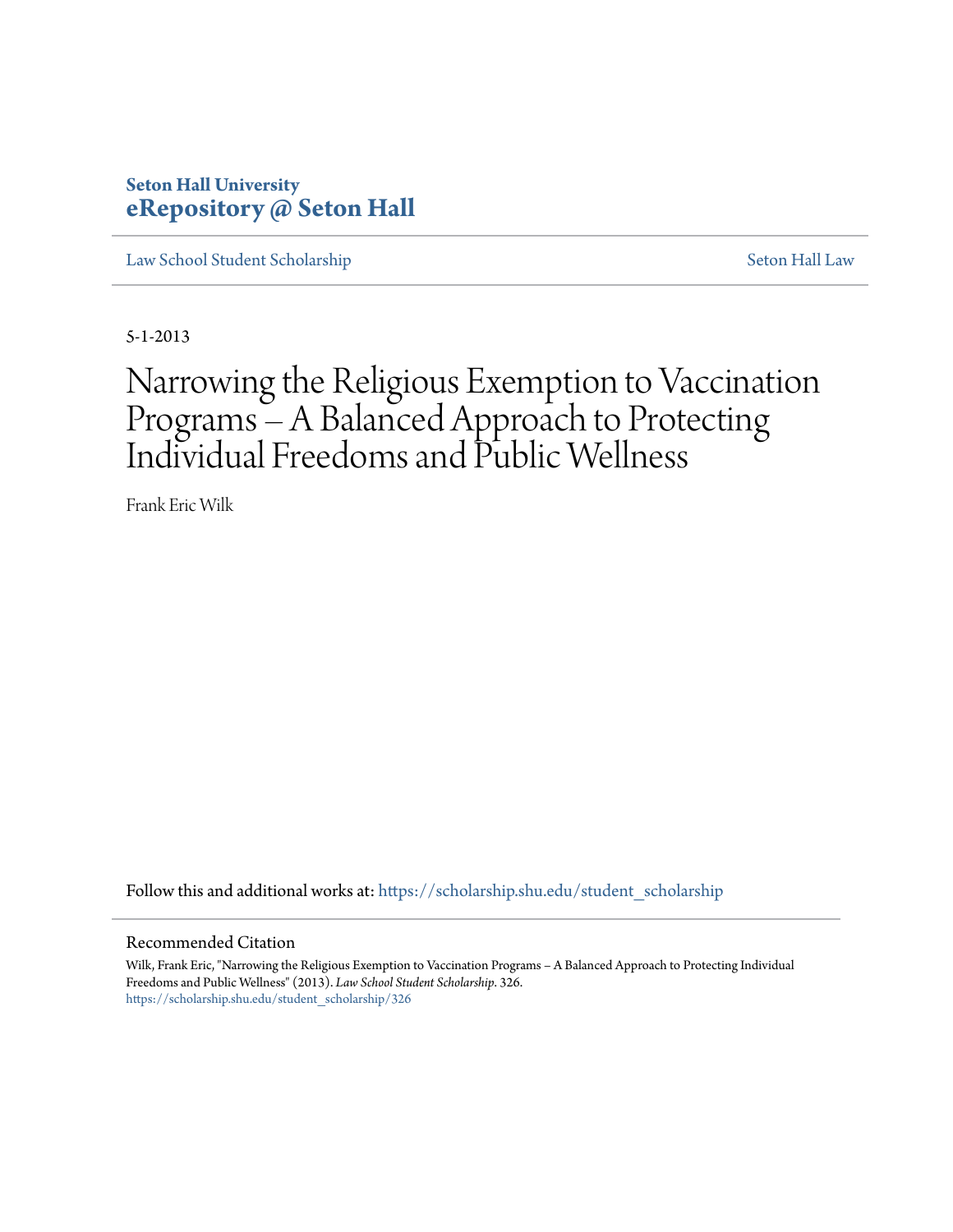$\overline{\phantom{a}}$ 

#### **NARROWING THE RELIGIOUS EXEMPTION TO VACCINATION PROGRAMS – A BALANCED**

#### **APPROACH TO PROTECTING INDIVIDUAL FREEDOMS AND PUBLIC WELLNESS**

The New Jersey legislature is currently battling an issue for which there is a clear solution. New Jersey, like many other states, has an increase in whooping cough cases throughout the state.<sup>1</sup> The issue, though, is that the solutions, vaccinations, are easily avoided by parents through the overarching religious exemption. Currently, many New Jersey lawmakers believe that the religious exemption for mandatory vaccinations is too lax and feel that a connection exists between an increase in whooping cough disease and an increase in religious exemption usage.<sup>2</sup> New legislation would require parents to document how a vaccination would conflict with their religious views<sup>3</sup> and further state that they have held this religious view consistently and not just to avoid vaccinations.<sup>4</sup> The fight against this proposed bill mainly comes from the view that individuals should not have to prove *how* religious they are in order to opt-out of vaccination programs.<sup>5</sup> However, individuals favoring legislation explain that New

<sup>&</sup>lt;sup>1</sup> See Lauren T. Taniguchi, *Whooping Cough on the Rise in Cumberland, Salem, Gloucester Counties*, NJ.com, September 3, 2012, http://www.nj.com/cumberland/index.ssf/2012/09/whooping\_cough\_on\_the\_rise\_in.html (According to the citation, New Jersey, since 2001, has had 3,215 whooping cough cases with about one-third of those cases coming from this year alone).

<sup>2</sup> See Matthew Friedman, *New Jersey Senate Bill Aims to Tighten Religious Exemptions on Vaccinations*, NJ.com, September 21, 2012, [http://www.nj.com/politics/index.ssf/2012/09/nj\\_senate\\_bill\\_aims\\_to\\_tighten.html.](http://www.nj.com/politics/index.ssf/2012/09/nj_senate_bill_aims_to_tighten.html) (According to the citation, New Jersey religious exemptions of vaccinations rose from .3 percent of preschools children claiming the exemption in the 2005-2006 school year to 1.3 percent claiming he exemption in the 2010-2011 school year. Also, nationwide, there were 169 cases of whooping cough in 2010 compared to the 514 cases for 2012 (through September)).

<sup>&</sup>lt;sup>3</sup> The proposed New Jersey legislation specifically addresses religious views and also specifically excludes

philosophical and moral objections to vaccines.<br><sup>4</sup> Id. (Note, the proposal would have the parents attest in written form a sworn statement in front of notary public that they hold these religious beliefs and that vaccinations go against these religious beliefs).  $<sup>5</sup>$  Id.</sup>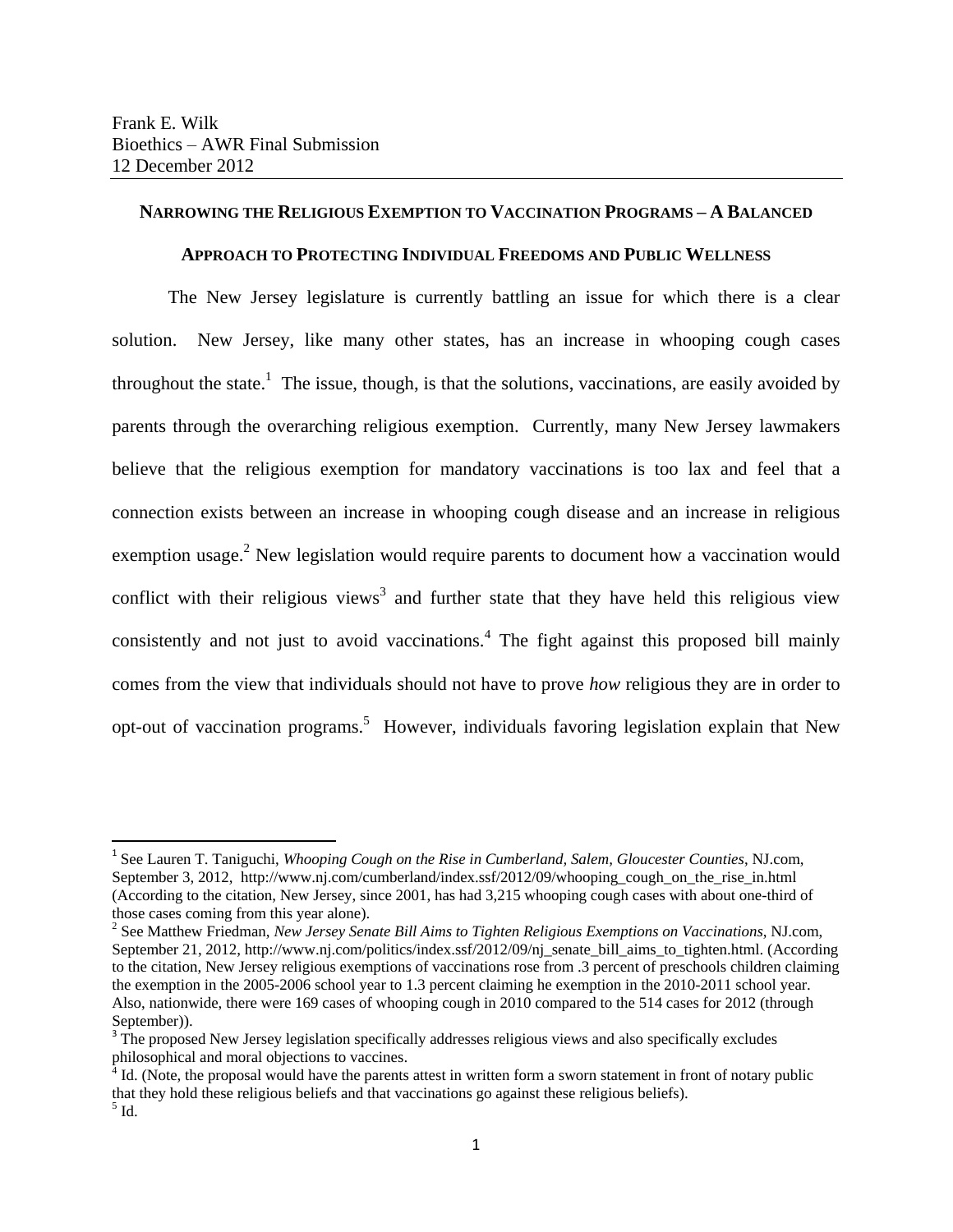Jersey has "one of the worst rates for children getting preventative inoculations" because of the relative ease in obtaining a religious exemption.<sup>6</sup>

Many states allow parents to "opt-out" of vaccination programs and treatments for their children. While freedoms and parental rights are important, this "freedom" has endangered the welfare of the community as a whole and must be addressed by the legislature. Religious freedoms and rights need preservation, but this country has always curbed these protected liberties in the name of public welfare. The solution is not an outright ban on the ability to "optout" but rather setting standards to raise the bar of inclusion.

In this paper, I will argue that states, particularly New Jersey, need to better protect society by curbing the loopholes and freedoms which allow parents and guardians the ability to easily "opt-out" of vaccination programs and treatments. Part I of this paper will define the history of the vaccinations in the United States. It will discuss how certain diseases have been eradicated or terminated due to these treatments. This section also will discuss the false connections between vaccinations and autism and how that false connection continues to affect parents' decisions when it comes to vaccinating their children. Part II will examine the legal and scholarly debates surrounding this issue. In Part III, I will describe when a particular outbreak occurs, at what point should the government step in and address the situation with either coercion or enforcement. Part IV will comment on the proposed New Jersey statute and then suggest how to improve this legislation by still protecting both society's wellness and the religious freedoms of some individuals who feel vaccinations violate their beliefs. Finally, in Part V, I will argue that a more measured statute is necessary for society's protection and will demonstrate why such legislation is in line with this country's mandate to protect the public welfare.

<sup>6</sup> See Joan Quigley, *Are Vaccinations Essential or Harmful?*, NJ.com, October 2, 2012, http:// http://www.nj.com/hudson/voices/index.ssf/2012/10/are\_vaccinations\_essential\_or.html.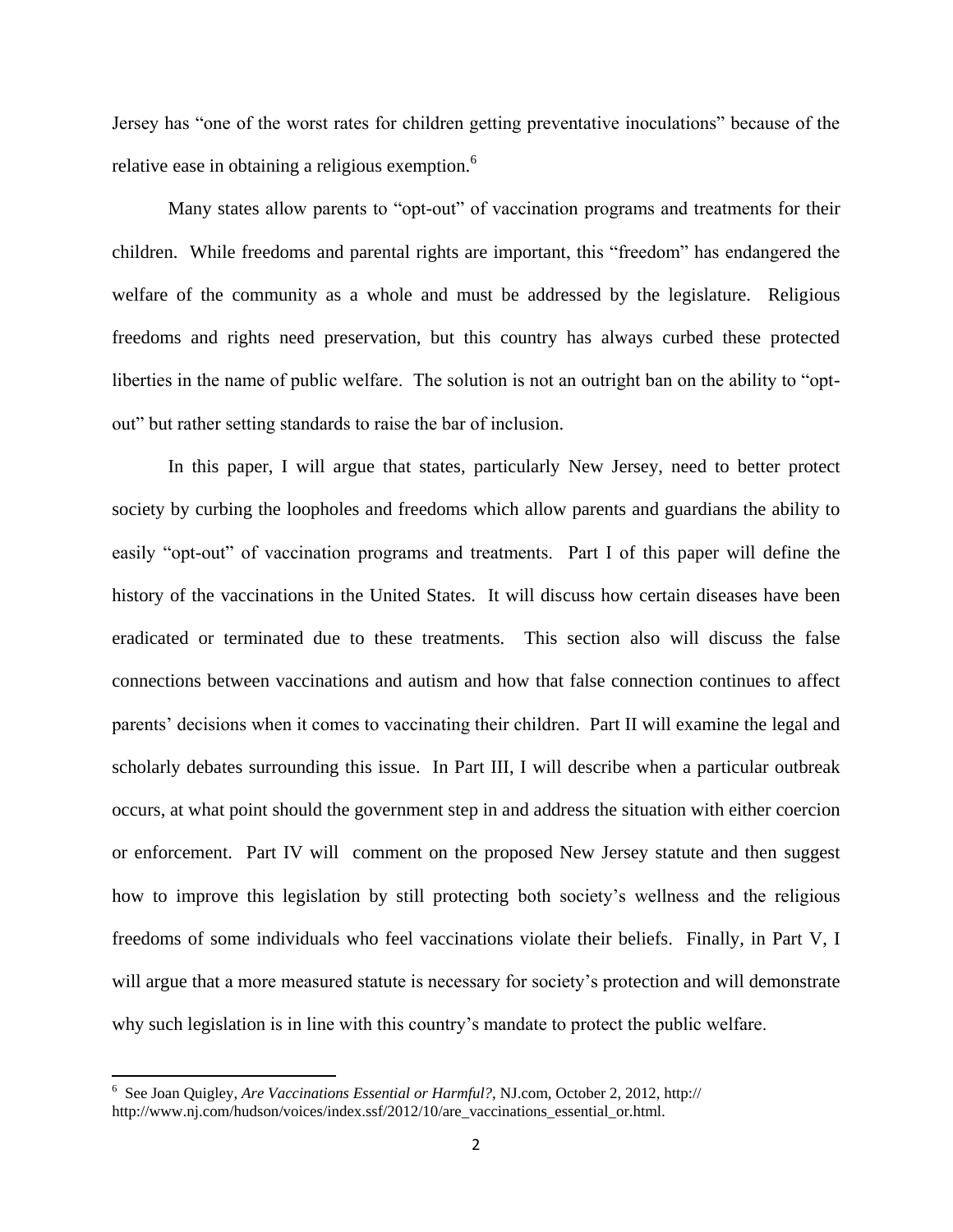#### I. VACCINATIONS IN THE UNITED STATES

The United States has had a long and oftentimes obfuscated past in regulating vaccinations of its citizens. In particular, all three branches of the government have played a role in developing this interesting history. From smallpox to polio to whooping cough, vaccination policy has not developed predictably. To greater understand the current debate in New Jersey, a survey of this noteworthy history is worthwhile. It starts with the first vaccination against the smallpox disease and how notable presidents attempted to vaccinate the nation. It then moves into a discussion how, from the beginning, many individuals opposed vaccinations for a variety of reasons by briefly touching on a historic Supreme Court case and then touches on the controversies surrounding vaccination policies.

#### A. HISTORY

Inoculations, the precursor to what is now commonly known as vaccinations, date back hundreds of years to Asian society.<sup>7</sup> Vaccinations came to colonial America in the mid-1700s, and were brought by Dr. Edward Jenner. $8$  Dr. Jenner dedicated his life's work to vaccinations, particularly combating the smallpox disease by using a strand of the cowpox virus. $9$  Even though Dr. Jenner is now credited with starting the vaccination revolution, other individuals followed suit by creating vaccinations and conducting vaccination research on many other types of diseases such as yellow fever, polio, and whooping cough.<sup>10</sup>

The rise of vaccinations in the United States is also credited to Dr. Benjamin Waterhouse who strongly argued for the masses to be vaccinated for the good of the country which some believe prompted then President Thomas Jefferson to vaccinate his own family and create

<sup>7</sup> See James G. Hodge, Jr. and Lawrence O. Gostin, *School Vaccination Requirements: Historical, Social, and Legal Perspectives,* Center for Law and the Public's Health at Johns Hopkins and Georgetown Universities, 10 (2002).  $8$  Id at 12.

<sup>&</sup>lt;sup>9</sup> Id at 13.

 $10$  Id at 14.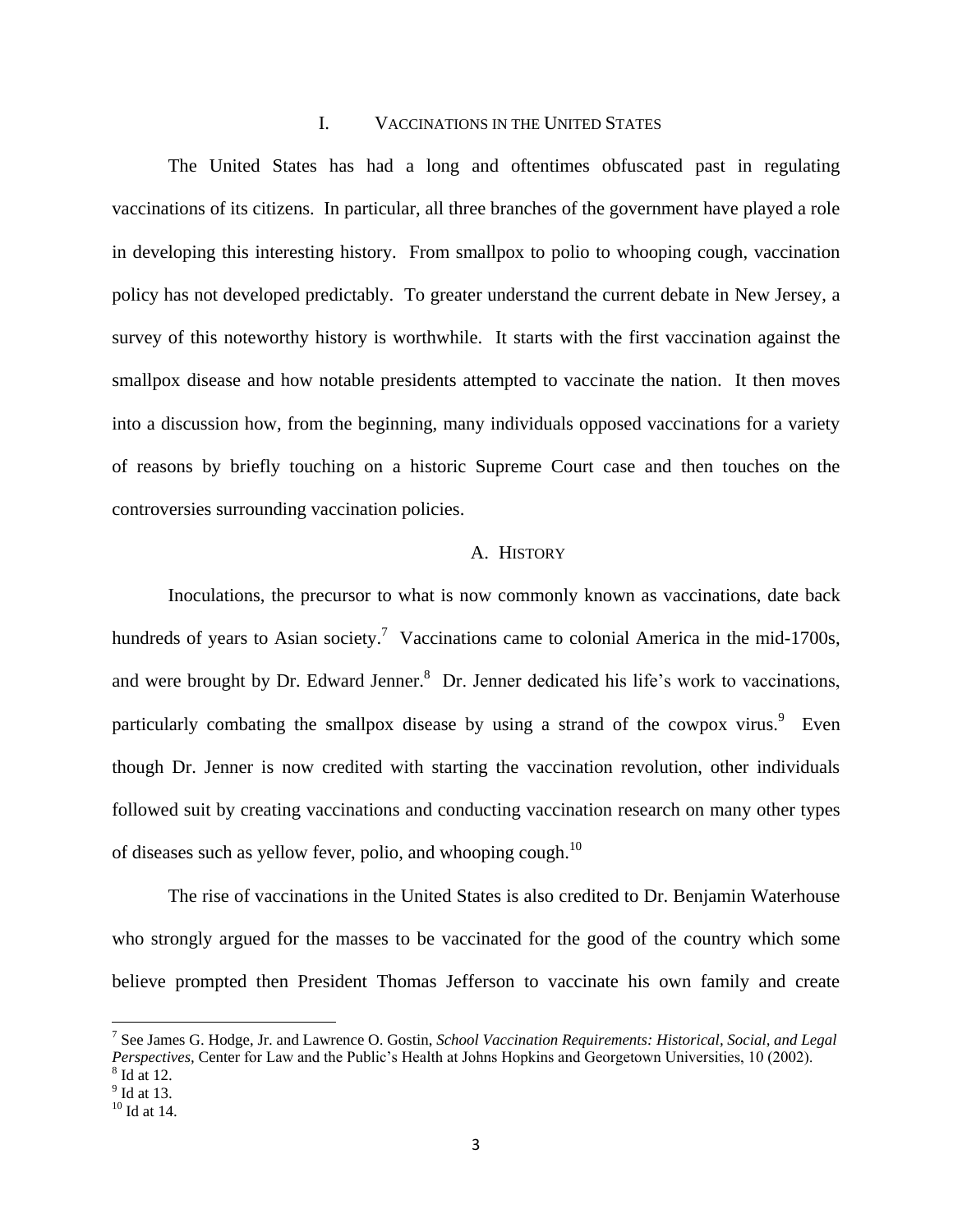programs to safely transport vaccines to the Southern states.<sup>11</sup> However, at this time, many vaccinations were still reserved for the wealthier of society; less affluent individuals and families still lacked appropriate access to such medicines.<sup>12</sup> In 1813, Dr. James Smith, another pioneer in the vaccination revolution, was appointed by President James Madison and United States Congress to pursue and furnish vaccinations to any citizen in the United States.<sup>13</sup> By 1942, there were fewer than  $1,000$  smallpox cases in the United States.<sup>14</sup>

Even though vaccination usage rose as years passed, there were still personal and legal objections to such treatments from those who believed that the government overstepped its bounds by passing vaccination legislation.<sup>15</sup> Some individuals argued that the diseases which vaccinations protected against were actually sent by God for a specific reason and man should not guard against.<sup>16</sup> One of the first, and probably the most notable, legal arguments against mandatory vaccinations was in the late  $20<sup>th</sup>$  century and came from a policy in Massachusetts which directed individuals to vaccinate themselves against smallpox or face a \$5 fine.<sup>17</sup> In *Jacobson v. United States*, the United States Supreme Court had to decide if government sponsored vaccinations programs and directives violated a person's freedoms and autonomy – the question focused on how far a government may go in the name of public welfare.<sup>18</sup> In *Jacobson*, the Court decided that mandatory vaccinations programs were an appropriate usage of a government's police power because these programs were aimed directly at the public's

 $11$  Id at 17.

 $^{12}$  Id.

<sup>&</sup>lt;sup>13</sup> Id. at 19 (also note that since the United States at the time lacked a coordinated transportation system for the vaccinations, very little occurred from the Act. Also, there was a small outbreak of smallpox due to the mishandling of some vaccinations in North Carolina which lead to Congress' decision to repeal this law in 1922) <sup>14</sup> Id. at 24.

 $15$  Id at 19.

<sup>16</sup> See Joan Quigley, *Are Vaccinations Essential or Harmful?*, NJ.com, October 2, 2012, http:// http://www.nj.com/hudson/voices/index.ssf/2012/10/are\_vaccinations\_essential\_or.html.

<sup>&</sup>lt;sup>17</sup> See Christopher M. O'Conner, *What Right Does the State Have to Compel Vaccination?*, The Journal of Lancaster General Hospital, Vol. 3 No. 1 (2008).

<sup>18</sup> *Jacobson v. Massachusetts*, 197 U.S. 11, 25 (1905)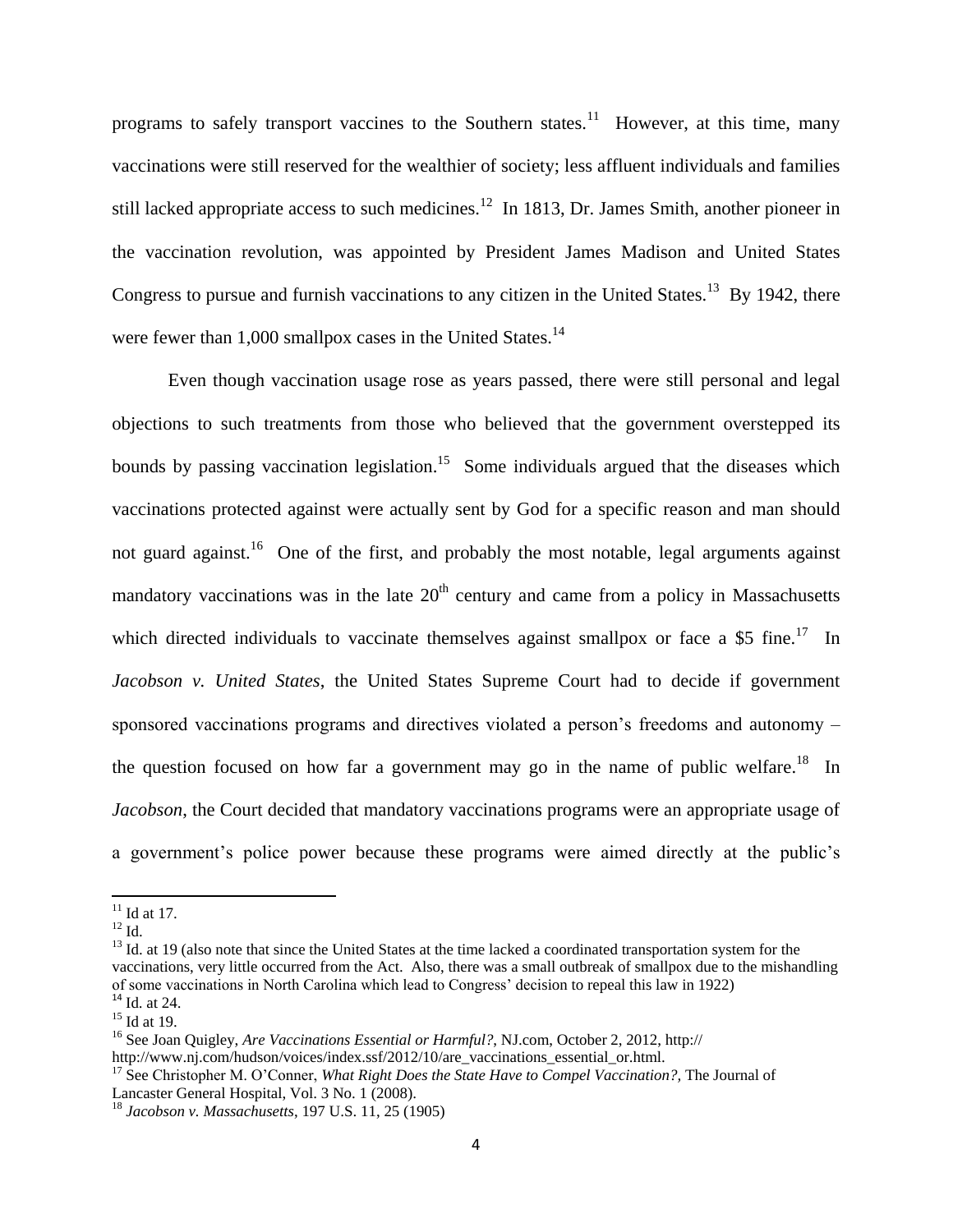wellness and health.<sup>19</sup> Further, the Court went on to hold that individuals have specific rights and freedoms in this area; however, these rights are not absolute and the government may infringe on such rights in the name of, "…general comfort, health, and prosperity of the State..."<sup>20</sup> According to the Supreme Court, the government's interest in protecting the public's health and wellness is paramount to that of individual rights and freedoms.<sup>21</sup>

#### B. RECENT CONTROVERSY REGARDING VACCINATIONS

*Jacobson*, though, was not the end to the vaccination controversy in the United States; rather, it was just the beginning. The government still had to balance the vaccination programs with individual rights and show how vaccinations actually addressed a perceived threat in society.<sup>22</sup> Individuals have, since the birth of vaccinations, rallied against this intrusion in their personal lives.<sup>23</sup> This anger toward vaccinations seems to stem from unfounded connections between vaccinations and further illness or death.<sup>24</sup> For instance, when the polio vaccine saved many lives in the 1950s, some individuals who received the vaccination afterwards also were infected by the disease – leading to the United States Congress suspension of the vaccination program in 1955.<sup>25</sup> Similarly, in the 1970s, a well-known British doctor stated that whooping cough vaccinations were "marginal and did not outweigh its dangers" prompting individuals to

 $\overline{a}$  $^{19}$  Id.

 $20$  Id at 26.

 $21$  Id.

<sup>22</sup> See Lawrence O. Gostin, *Jacobson v. Massachusetts at 100 Years: Police Power and Civil Liberties in Tension*, American Journal of Public Health, Vol. 95 No. 4, (2005).

<sup>23</sup> See Ross D. Silverman, *No More Kidding Around: Restructuring Non-Medical Childhood Immunization Exemptions to Ensure Public Health Protection,* Summer 2003 12 Ann. Health L. 279

<sup>&</sup>lt;sup>24</sup> See The History of Vaccines, A Project of the College of Physicians of Philadelphia,

http://www.historyofvaccines.org/content/timelines/vaccines-and-society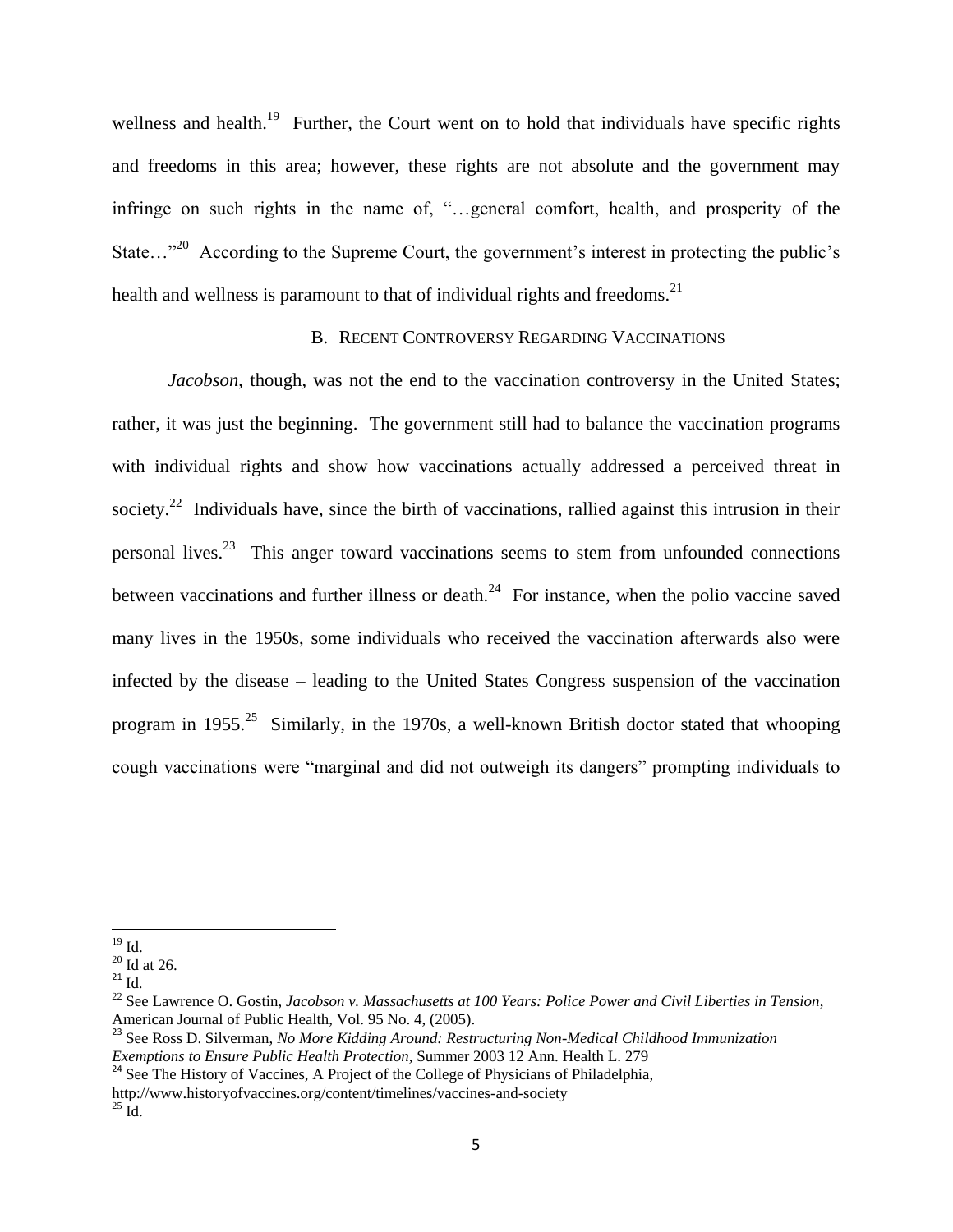forgo vaccination treatments which was followed by a significant uptick in whooping cough cases in both the United Kingdom and the United States.<sup>26</sup>

This balance was made even more difficult recently by false accusations created against vaccinations. In the late 1990s, Dr. Andrew Wakefield published his "findings" which linked the Measles-Mumps-Rubella (MMR) vaccine to increased probabilities of autism.<sup>27</sup> These so-called findings were later proven to be fabricated<sup>28</sup>; however, the damage was done to vaccinations.<sup>29</sup> Many parents crusaded against vaccinations indicating that they were not only invasive but also caused more harm than good, even when the study was debunked and retracted by the wellknown British medical journal which first published the information, the *Lancet*.<sup>30</sup> Some parents in New Jersey referred to Dr. Wakefield as a hero because they say that his work forced more biomedical research on the topic.<sup>31</sup> In fact, in late 2008, on the steps of the New Jersey Statehouse, parents protested against mandatory vaccinations because of the alleged connection to autism rates, even after the connection was disproven.<sup>32</sup>

Since this rally against all vaccinations, New Jersey has experienced an increase in those parents who claimed a religious exemption for vaccinations. In the 2005-2006 school year,

<sup>26</sup> See EJ Gangarosa, AM Galazka, CR Wolfe, LM Phillips, RE Gangarosa, E Miller, and RT Chen, *Impact of antivaccine movements on pertussis control: the untold story,* The Lancelot, Vol. 351 Issue 9099 (1998). <sup>27</sup> See Joan Quigley, *Are Vaccinations Essential or Harmful?*, NJ.com, October 2, 2012, http://

http://www.nj.com/hudson/voices/index.ssf/2012/10/are\_vaccinations\_essential\_or.html.

<sup>28</sup> See Jeanne Whalen, *U.K. Renounces Doctor, Vaccine-Autism Study*, Wall Street Journal, May 25, 2010, http://online.wsj.com/article/SB10001424052748704113504575264513643960110.html (This article details how the vaccine-autism link was totally fabricated and explains that Dr. Wakefield lost his medical license due to this fabrication).

 $29$  It should also be noted that some individuals believe that they do not need to vaccinate themselves or their family members because they believe that having a majority of the population vaccinated also protects them from such harm or illness. This is commonly referred to in the vaccination arguments as "herd immunity." Many experts believe that herd immunity is also a contributing factor to higher rates of vaccination treatment abstentions among parents and children.

<sup>30</sup> See Susan K. Livio, *Study Linking Autism, Vaccines is Retracted by British Medical Journal*, NJ.com, February 2, 2010, http://blog.nj.com/ledgerupdates\_impact/print.html?entry=/2010/02/study\_linking\_autism\_vaccines.html.  $31$  Id.

<sup>32</sup> See Joe Ryan, *Parents, at Statehouse Rally, Protest Mandatory Vaccinations for Children*, NJ.com, October 16, 2008, http://www.nj.com/news/index.ssf/2008/10/parents\_protest\_mandatory\_chil.html.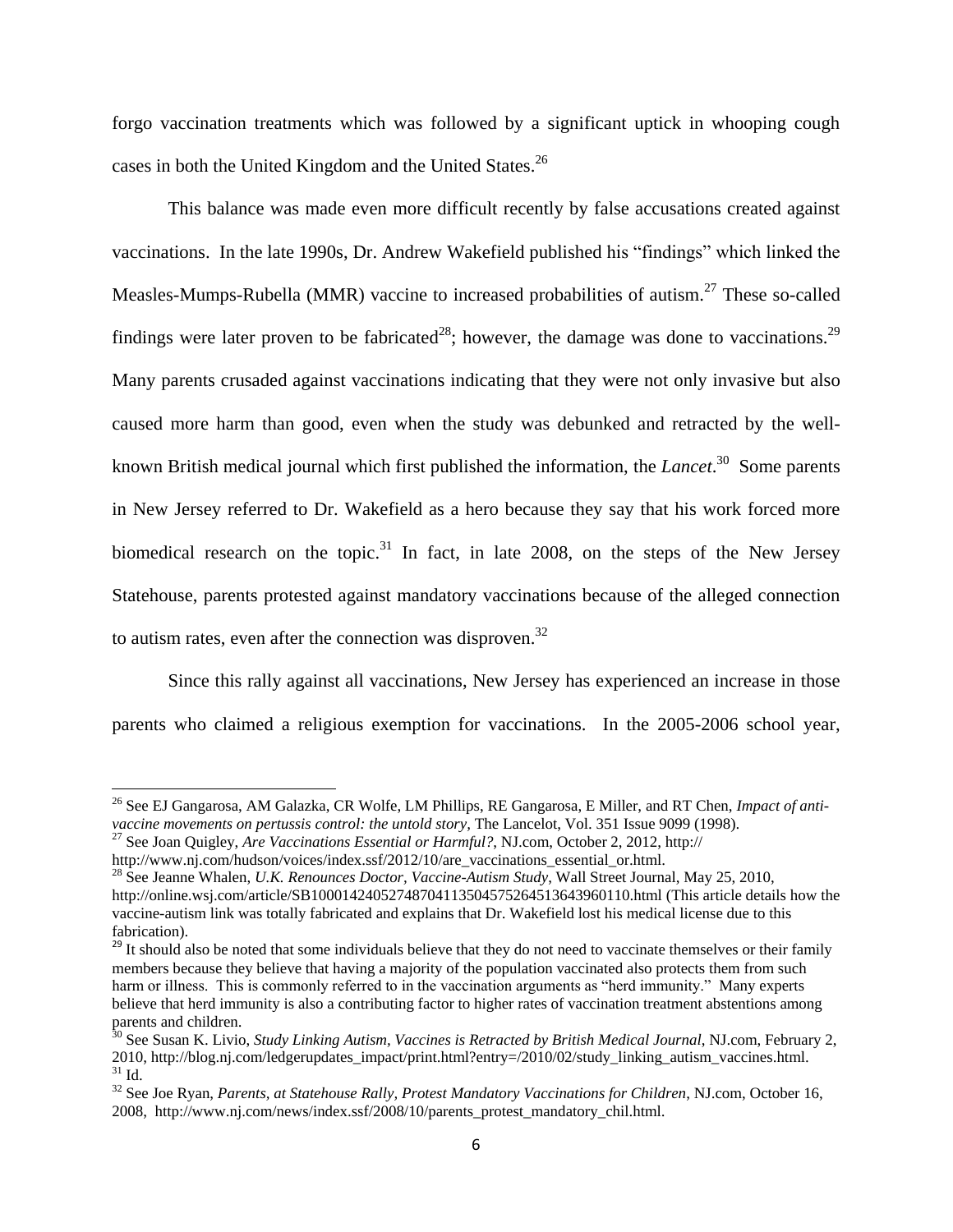about 0.3 percent of preschool through high school students claimed some type of vaccination for religious reasons.<sup>33</sup> However, in the  $2010-2011$  school year, 1.3 percent of such students claimed the same exemption. $34$ 

Further, the diagnoses of whooping cough (a disease which is protected against by vaccinations) continued to climb nationwide. In 2010, there were 169 cases of whooping cough; however, by September 2012 there were already 514 such cases.<sup>35</sup> Washington state has the highest rate in the country for vaccination abstentions in children and was also experiencing one of the highest rates of whooping cough cases – in fact, whooping cough cases rose 1300 percent in Washington state in the last year alone.<sup>36</sup> Further, Minnesota, which had one of the highest vaccination rates in the country, recently had an increase in vaccination abstention rates between 2007 and 2009 – coupled with a higher per capita rate of whooping cough cases than California.<sup>37</sup>

The vaccination debate is once again pitting government policies against individual freedoms – the line that *Jacobson* attempted to draw between the government's police power and individual freedoms is yet again in question. This is especially important now because a debate

<sup>33</sup> See Matthew Friedman, *New Jersey Senate Bill Aims to Tighten Religious Exemptions on Vaccinations*, NJ.com, September 21, 2012, http://www.nj.com/politics/index.ssf/2012/09/nj\_senate\_bill\_aims\_to\_tighten.html.

<sup>34</sup> Id. and Susan K. Livio, *Study Linking Autism, Vaccines is Retracted by British Medical Journal*, NJ.com, February 2, 2010,

http://blog.nj.com/ledgerupdates\_impact/print.html?entry=/2010/02/study\_linking\_autism\_vaccines.html (New Jersey has the highest rate of autism with 1 in 94 children affected/diagnosed; the national average is 1 in 100 children)

<sup>35</sup> See Matthew Friedman, *New Jersey Senate Bill Aims to Tighten Religious Exemptions on Vaccinations*, NJ.com, September 21, 2012, http://www.nj.com/politics/index.ssf/2012/09/nj\_senate\_bill\_aims\_to\_tighten.html.

<sup>36</sup> See Steven Salzberg, *Anti-Vaccine Movement Causes the Worst Whooping Cough Epidemic in 70 Years*, Forbes, July 23, 2012, http://www.forbes.com/sites/stevensalzberg/2012/07/23/anti-vaccine-movement-causes-the-worstwhooping-cough-epidemic-in-70-years/.

<sup>37</sup> See Vaccine Weekly via NewsRx.com, *New Report from Children's Hospitals and Clinics Shows Vaccinations Rates Declining Among Children*, March 16, 2011.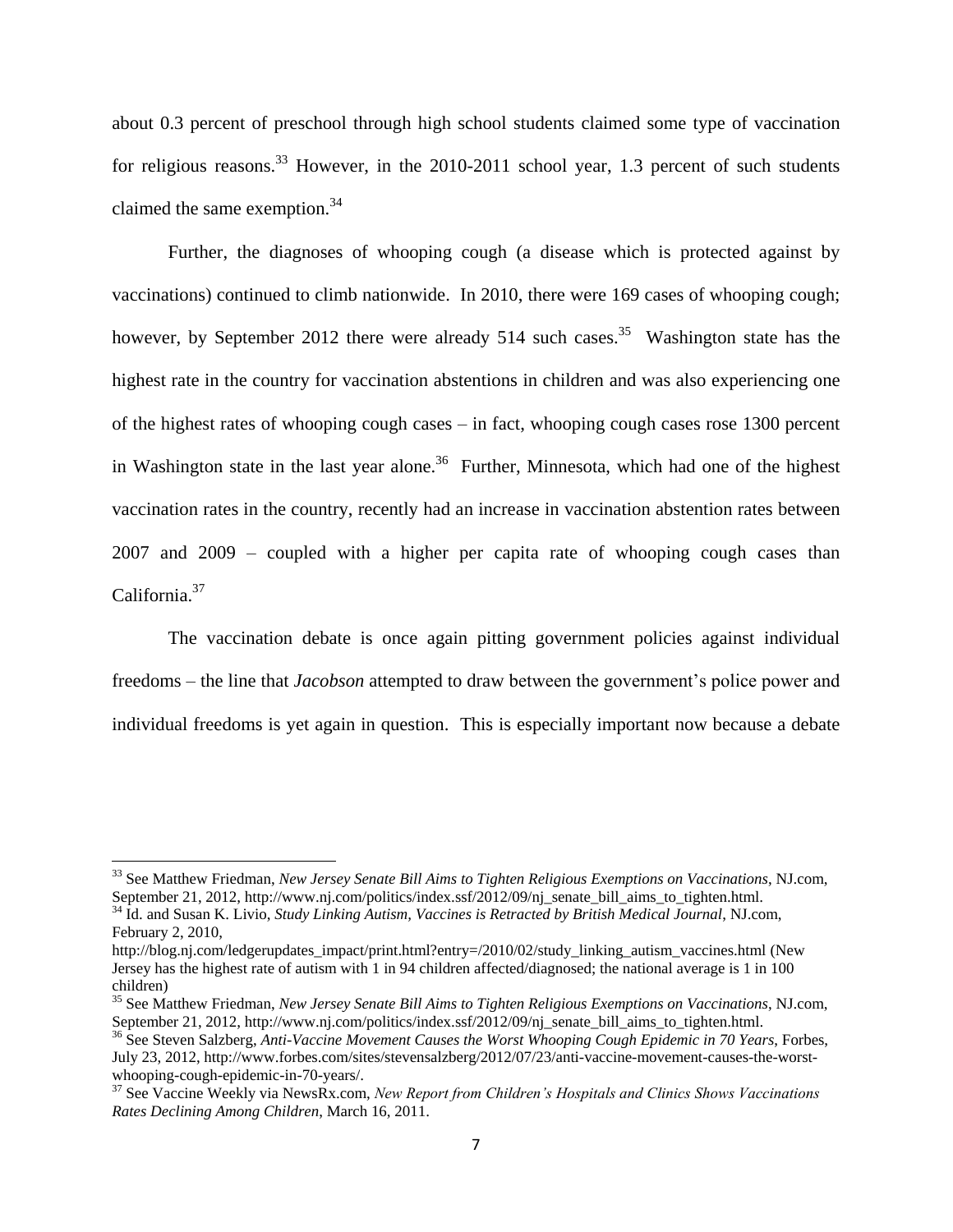regarding human papillomavirus (HPV) vaccinations is currently ongoing.<sup>38</sup> While this debate is not focusing on any link between the HPV vaccine and autism, now the skeptics argue that such a treatment for HPV will promote pre-marital sex and undermine a parent's right of choice for their own children.<sup>39</sup> This begs the question of when a government must decide that a disease is an outbreak demonstrating a need for coercion, creation, or enforcement. First, a survey of how the legislature and the judiciary dealt with vaccination issues in governance is helpful and worthwhile.

# II. LEGAL AND SCHOLARLY REVIEW OF VACCINATIONS IN THE UNITED STATES

The struggle in balancing vaccination and individual rights began when vaccinations first surfaced in the United States in the mid- $1700s$ .<sup>40</sup> The balance between government police power and individual rights is something courts continue to grapple with, but the Supreme Court and many other courts<sup>41</sup> took on this challenge with regards to mandatory vaccination policies from the beginning. What follows is an in-depth review on the most important of these decisions. First, the decisions of lower court decisions on this issue up to the notable Supreme Court decision in *Jacobson v. Massachusetts* are discussed*.* Then, the history of how courts and legislatures followed *Jacobson* is examined.

<sup>38</sup> See Lawrence O. Gostin, *Mandatory HPV Vaccination and Political Debate*, The Georgetown Law Scholarly Commons, Vol. 306 No. 15 (2011) and see Christopher M. O'Conner, *What Right Does the State Have to Compel Vaccination?,* The Journal of Lancaster General Hospital, Vol. 3 No. 1 (2008).

<sup>39</sup>See Lawrence O. Gostin, *Mandatory HPV Vaccination and Political Debate*, The Georgetown Law Scholarly Commons, Vol. 306 No. 15 (2011). (A recent study in the Journal of Adolescent Health determined that young females realize the HPV vaccine only protects against the cervical cancer illness and will not protect them from sexually transmitted diseases. The researchers concluded that a mandatory vaccination will most likely not trigger a national promiscuity issues among young females since the young females mostly seem to grasp that the vaccination will not protect them from sexually transmitted infections. See Rachel Caskey, StaceyTessler Lindau, and G. Caleb Alexander, *Knowledge and Early Adoption of the HPV Vaccine Among Girls and Young Women: Results of a National Survey*, The Journal of Adolescent Health, Vol. 45 Issue 5 (2009)).

<sup>40</sup> See James G. Hodge, Jr. and Lawrence O. Gostin, *School Vaccination Requirements: Historical, Social, and Legal Perspectives,* Center for Law and the Public's Health at Johns Hopkins and Georgetown Universities, 10 (2002).

<sup>41</sup> See *Hazen v. Strong,* 2 Vt. 427 (Vt. 1830); *Duffield v. School Dist.,* 162 Pa. 476 (Pa. 1894); *Viemeister v. White*, 179 N.Y. 235 (N.Y. 1904); *Writt v. DeWitt Sch. Dist.*, 385 S.W.2d 644 (Ark. 1965)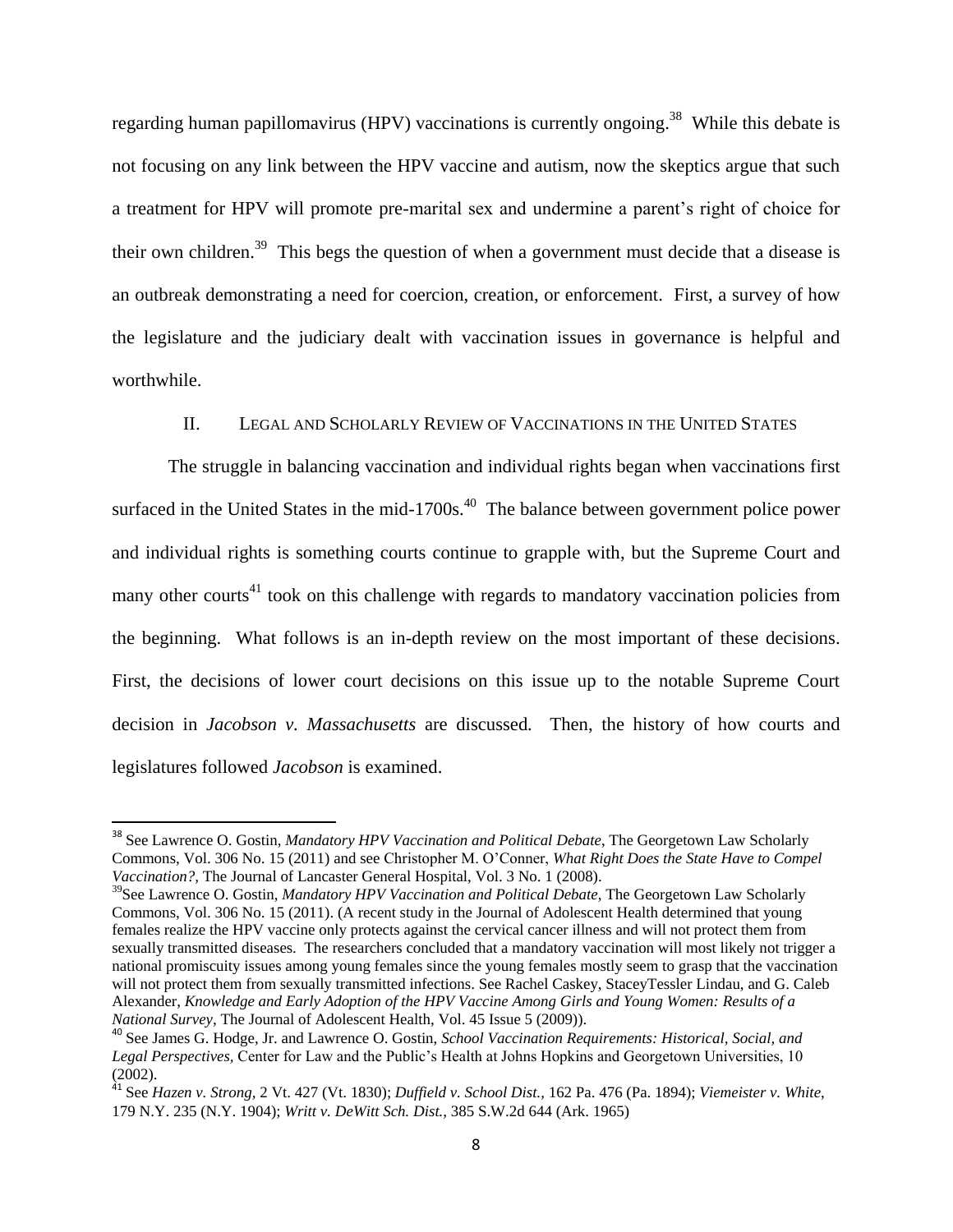#### A. UP TO *JACOBSON*

The most notable case regarding the state's interest in setting and enforcing mandatory vaccinations is the Supreme Court's decision in *Jacobson v. Massachusetts*. However, even though this is the most recognizable case, and perhaps the most cited due to the precedent set by the Court, it is not the first case regarding enforcement by the state.

In the early to mid 1800s, some states incorporated mandatory vaccinations laws into statute.<sup>42</sup> The result was increased litigation regarding these specific programs. The issue in many of the cases was how far the government may go in protecting the public through mandatory treatments (vaccinations) by balancing the personal rights of its people.

One of the first cases reflecting this balancing issue came to the Vermont State Supreme Court in 1830. In *Hazen v. Strong*, the judiciary upheld the power of a local town's council to pay for vaccinations against the smallpox disease even when there were no present smallpox cases in the town.<sup>43</sup> However, a different result occurred in Illinois, Wisconsin, Utah, and North Dakota in which the judiciary determined that a presence of smallpox was a necessary factor in the usage of mandatory vaccinations (for schools).<sup>44</sup>

Following the *Hazen* decision, the Pennsylvania State Supreme Court in 1834 upheld the state's school vaccination law. In *Duffield v. School District of Williamsport*, the court decided not if vaccinations were right or wrong, but rather if it was reasonable at the time or an abuse of power that justified courts engaging in school board decisions.<sup>45</sup> In other words, the court

<sup>42</sup> See James G. Hodge, Jr. and Lawrence O. Gostin, *School Vaccination Requirements: Historical, Social, and Legal Perspectives,* Center for Law and the Public's Health at Johns Hopkins and Georgetown Universities, 36 (2002).

<sup>42</sup> *Jacobson v. Massachusetts*, 197 U.S. 11, 25 (1905)

<sup>43</sup> *Hazen v. Strong*, 2 Vt. 427 (Vt. 1830)

<sup>44</sup> See James G. Hodge, Jr. and Lawrence O. Gostin, *School Vaccination Requirements: Historical, Social, and Legal Perspectives,* Center for Law and the Public's Health at Johns Hopkins and Georgetown Universities, 36 (2002).

<sup>45</sup> *Duffield v. School Dist*., 162 Pa. 476 (Pa. 1894)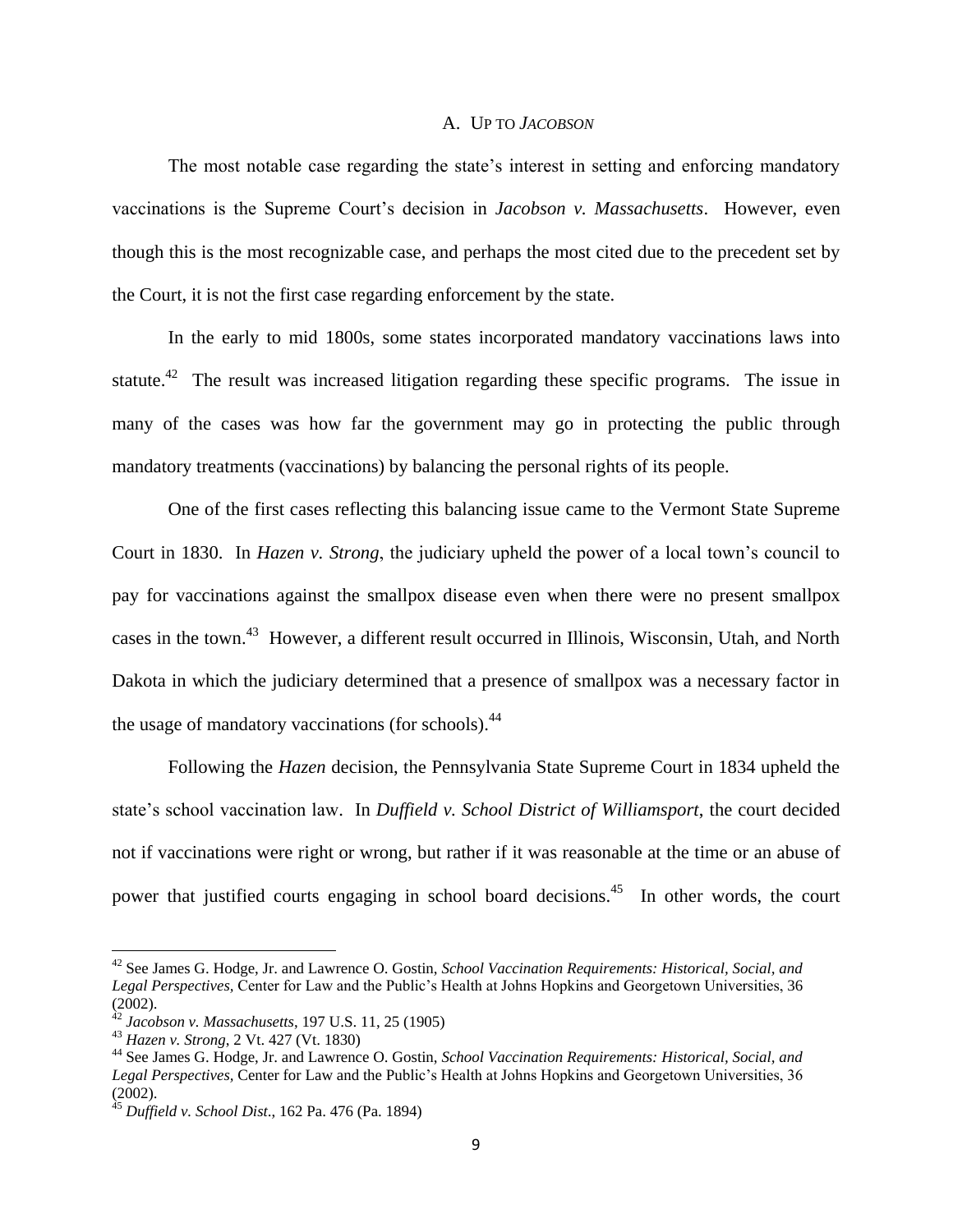determined that the judiciary may only intervene if there was an abuse of discretion by the governing body, in this case a local school board.<sup>46</sup> As long as there was no abuse of discretion, then the court found the government acting reasonably. $47$ 

The benchmark decision in the government's police power to enforce vaccination programs came in the Supreme Court's *Jacobson v. Massachusetts* decision in 1905. Massachusetts, at the turn of the  $20<sup>th</sup>$  century, enacted a statute allowing local boards of health to require vaccinations onto the people if such a policy is necessary for public health or safety.<sup>48</sup> The Cambridge Board of Health, in response to this statute, created such a regulation by determining that if smallpox was present in the city, then the city's inhabitants would have to be vaccinated.<sup>49</sup> One man, Mr. Jacobson, refused to be vaccinated and was subsequently convicted by the trial court – the appellate court then affirmed the conviction bringing the case to the United States Supreme Court.<sup>50</sup> In *Jacobson v. Massachusetts*, the Court held that the police powers of a government may include forcing vaccinations onto the general public so long as it is for the public health and welfare and that the relationship between the invasion the individual feels and the public health was reasonably proportional.<sup>51</sup> The Court in this decision demonstrated that public health and welfare was paramount and that the government was allowed to infringe on the individual's rights, so long as the relationship was reasonable and proportional. 52

 $\overline{a}$  $^{46}$  Id.

 $47$  Id.

<sup>48</sup> See James G. Hodge, Jr. and Lawrence O. Gostin, *School Vaccination Requirements: Historical, Social, and Legal Perspectives,* Center for Law and the Public's Health at Johns Hopkins and Georgetown Universities, 36 (2002).

 $49$  Id.

 $^{50}$  Id.

<sup>51</sup> *Jacobson v. Massachusetts*, 197 U.S. 11, 25 (1905)

 $52$  Professors Hodge and Gostin utilize an example stating when such a relationship would be unreasonable – the example is if a state had such a mandatory vaccination program for vaccinations, the state still could not force a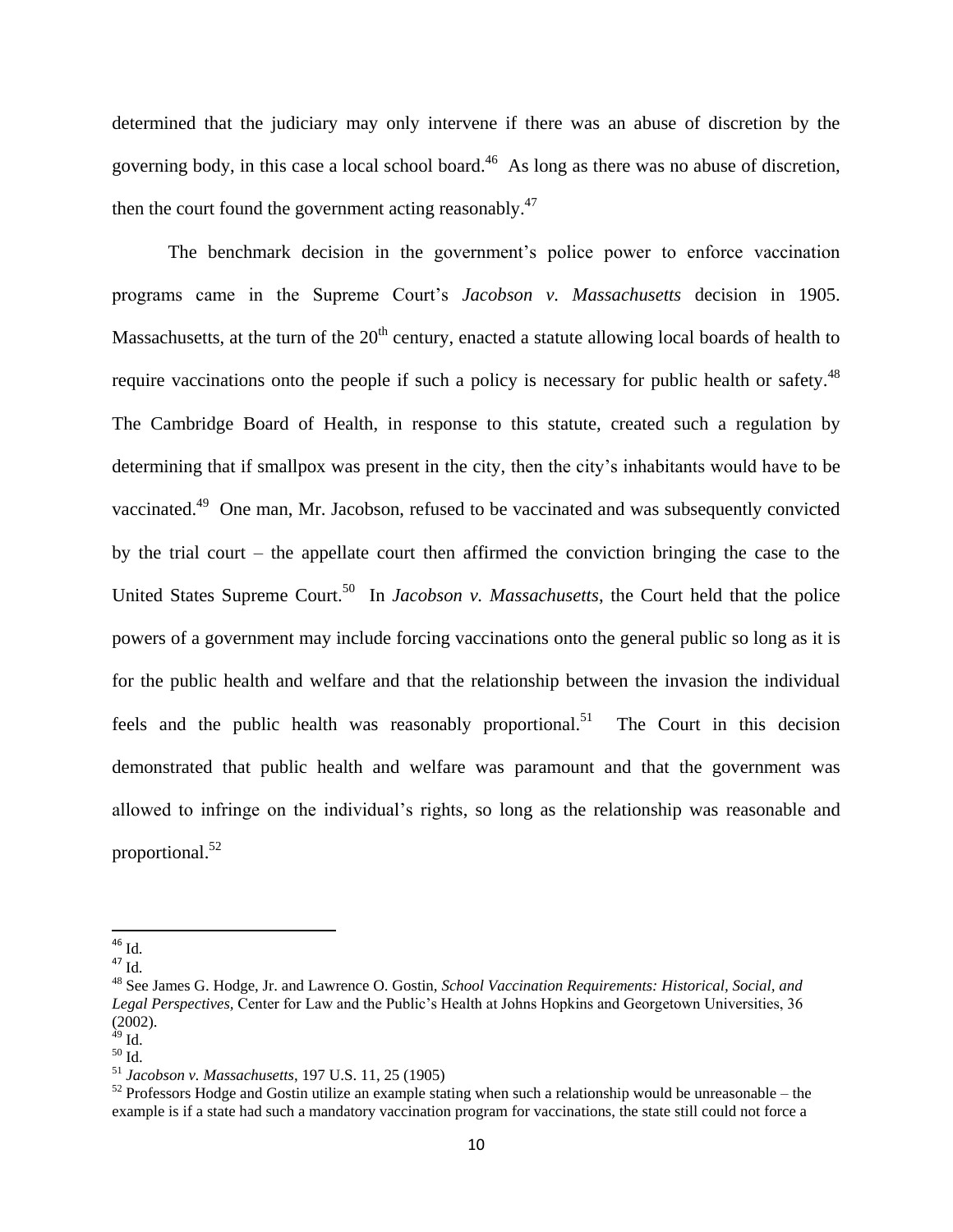#### B. AFTER *JACOBSON*

Since the *Jacobson* decision set the stage for the government to set mandatory vaccination programs, courts and legislatures still confronted this issue on a fairly regular basis. Immediately following the *Jacobson* decision, the New York Court of Appeals decided Viemiester v. White.<sup>53</sup> In Viemeister, the court determined that even though every child had a right to a free education provided by the state (or government), when the sole purpose of a mandatory vaccination treatment for school admission was to promote public health, than the mandatory vaccination requirement was legal.<sup>54</sup> Further, this court also determined, in dicta, that the medical community (generally) believed that smallpox vaccinations protect against the disease.<sup>55</sup>

In 1922, the Supreme Court again upheld the mandatory vaccination requirement for children attempting to enter both public and private schools.<sup>56</sup> In *Zucht*, the child did not have the required vaccination certificate to obtain admission to the San Antonio, Texas school district, so the school board denied her admission to the public and private school system.<sup>57</sup> The plaintiff attempted to show that her due process rights were violated because, she argued, enforcement of the requirement was at the behest of the school board who did not have proper guidance on the matter.<sup>58</sup> The Supreme Court rejected that argument and further infused the notion that the compulsion to vaccinate runs concurrent with the government's police power to promote and protect the public's health and welfare.<sup>59</sup>

person to get a vaccination if that person is "hyper-susceptible" to the vaccinations and may have a sever or debilitating reaction.

<sup>53</sup> *Viemeister v. White*, 179 N.Y. 235 (N.Y. 1904)

<sup>54</sup> Id.

 $^{55}$  Id.  $\,$ 

<sup>56</sup> *Zucht v. King*, 260 U.S. 174, 177 (1922)

<sup>57</sup> Id.

<sup>58</sup> Id at 176.

<sup>59</sup> Id at 177.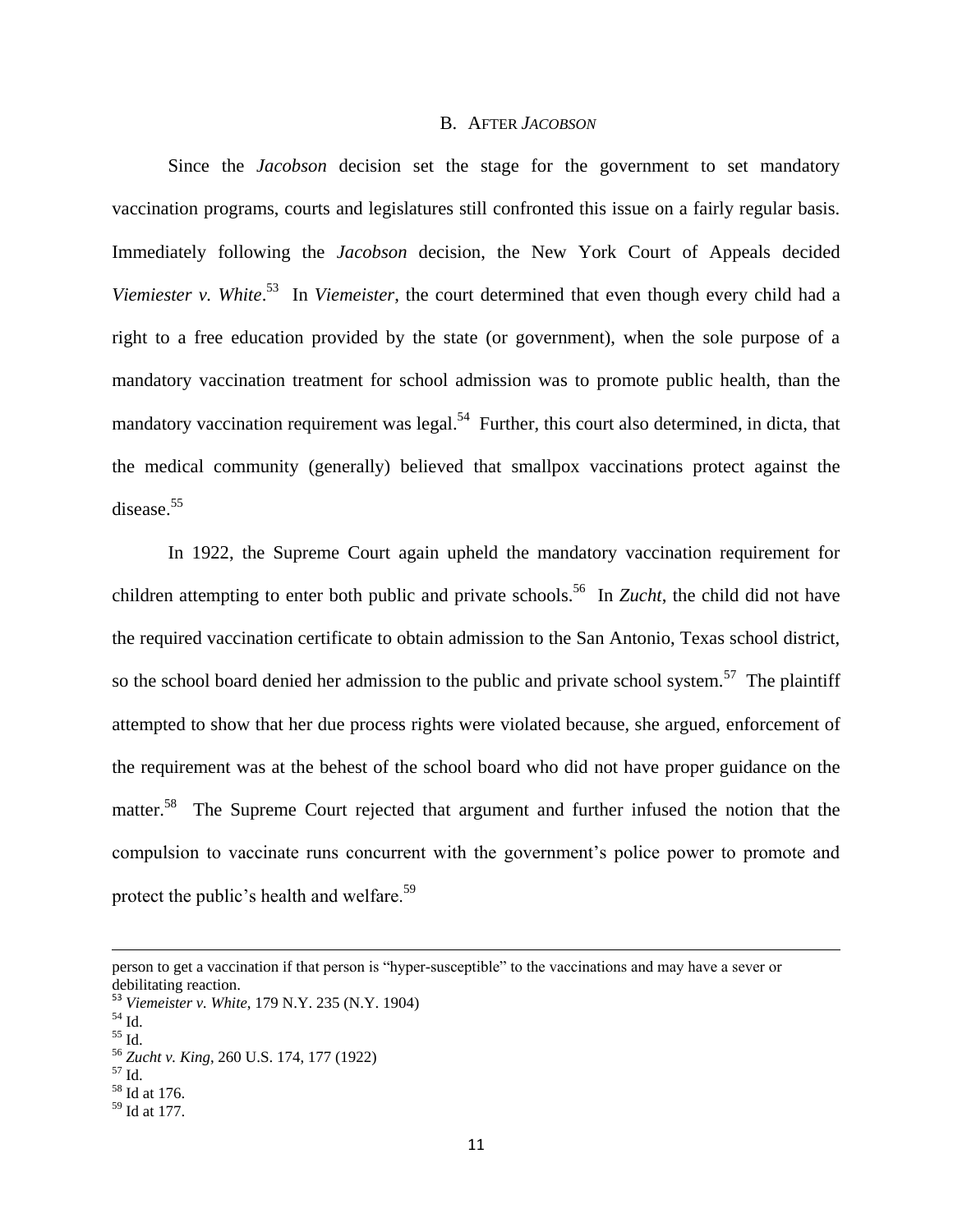Just as quickly as the mandatory vaccination cases were upheld in the Supreme Court, another challenge to these programs manifested as fast – opponents to mandatory vaccinations programs protested forced vaccinations as against their religion. At first, courts seemed to show that the balance tilted more to the side of protection of society rather than to individuals' religious beliefs. For example, the Supreme Court of Arkansas in *Writt v. DeWitt Sch. Dist.*, held that the mandatory vaccination requirement trumps an individual's religious beliefs so long as it is a reasonable government regulation intended to benefit the whole of society. $^{60}$  This trend lasted until the late 1960s, but then years later, the balance began to tilt in favor of religious exemptions over the mandatory vaccination policies of several states.

The legislature responded to some of these earlier judicial decisions when presented with some evidence that vaccinations could cause harm in some individuals.<sup>61</sup> When this connection between vaccines and harm/illness was realized, the legislature held the government responsible for damages. In 1988, the United States Department of Health and Human Services created the National Vaccine Injury Compensation Program (NVICP) organization aimed at providing damage recovery to those individuals harmed by the [diphtheria,](http://en.wikipedia.org/wiki/Diphtheria) [pertussis](http://en.wikipedia.org/wiki/Pertussis) (whooping cough) and [tetanus](http://en.wikipedia.org/wiki/Tetanus) (DPT or DTap) vaccine.<sup>62</sup> The NVICP provides compensation to such individuals in a no-fault system in which the suspected injury is possibly caused by the vaccine.<sup>63</sup> This evidences how the government relaxed its position in mandatory vaccinations by showing that connections

<sup>60</sup> *Writt v. DeWitt Sch. Dist.* 385 S.W.2d 644, 648 (Ark. 1965)(Arkansas still does not have a religious exemption for vaccination treatments as of the date of this paper)

<sup>61</sup> See Ross D. Silverman, *No More Kidding Around: Restructuring Non-Medical Childhood Immunization Exemptions to Ensure Public Health Protection,* Summer 2003 12 Ann. Health L. 272. (Professor Silverman writes that the federal government established the Child Abuse Prevention and Treatment Act of 1974 and forced states to adopt this and other similar legislation, to include vaccination religious exemptions, by conditionings the acceptance on increased federal government funding.)

 $62$  The United States Department of Health and Human Services, Health Resources and Services Administration http://www.hrsa.gov/vaccinationcompensation/index.html  $63 \text{ Id.}$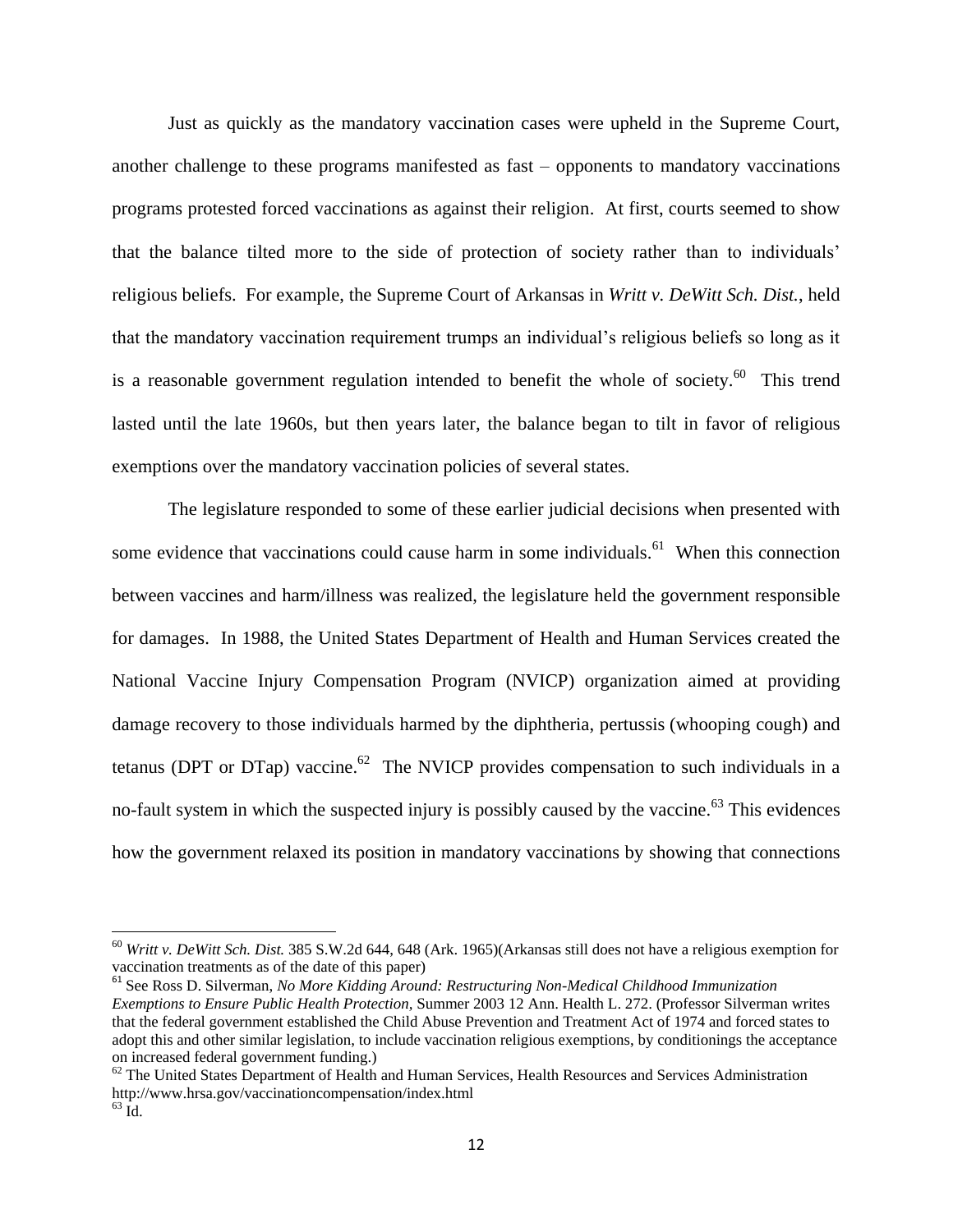to future medical problems may be a result of such treatment; the NVICP demonstrates some level of culpability by the government.

Further, since the government relaxed some of the vaccination program requirements, the current system in many states is to allow "opt-out" procedures for parents who want to send their children to school but who do not want to vaccinate.<sup>64</sup> Many of these "opt-out" programs focus on the parents' religious beliefs and how those beliefs are violated by a mandatory vaccination program. In one such example, the United States District Court for the Northern District of New York held that a religious exemption does not violate the Establishment Clause because it does not promote one religion over any others and no religion gets a special benefit from the government.<sup>65</sup> Basically, in *Turner v. Liverpool Cent. Sch.*, the religious exemption was allowable so long as the religious beliefs<sup>66</sup> were genuine, sincere, and the beliefs held that vaccinations were in violation of the religion. $67$ 

The strength of *Jacobson* and those which came before appears to be now waning. It is now acceptable to obtain monetary damages from the government for illnesses and conditions connected to vaccinations. It is also possible to not follow mandatory vaccination programs by simply stating that it is against one's religion. The protection against these diseases and the protection of public health and welfare seem to have been minimized in importance and significance. Yet, *Jacobson* is still controlling – the government still has the power to compel individuals into obtaining vaccination treatments.

<sup>&</sup>lt;sup>64</sup> There are actually two exemptions allowing individuals to opt-out of vaccination treatments. The first exemption is related to the physical state of the individual up for vaccinations; the exemption allows individuals who are not physically able to introduce vaccines into their immune system because it will cause increased sickness or possibly death. The other exemption is the religious exemption which is the focus for this paper. <sup>65</sup> *Turner v. Liverpool Cent. Sch*., 186 F. Supp. 2d 187 (N.D.N.Y 2002)

<sup>&</sup>lt;sup>66</sup> In *Turner*, the religious belief in question is referred to as the Universal Life Force. The Universal Life Force holds that vaccinations interfere with one's natural balance with the life force and therefore violates the sanctity of the body. The Turners were denied the religious exemption by the School Board because the Board felt that the beliefs held were more akin to a belief in science or philosophy rather than a religion.  $67$  Id.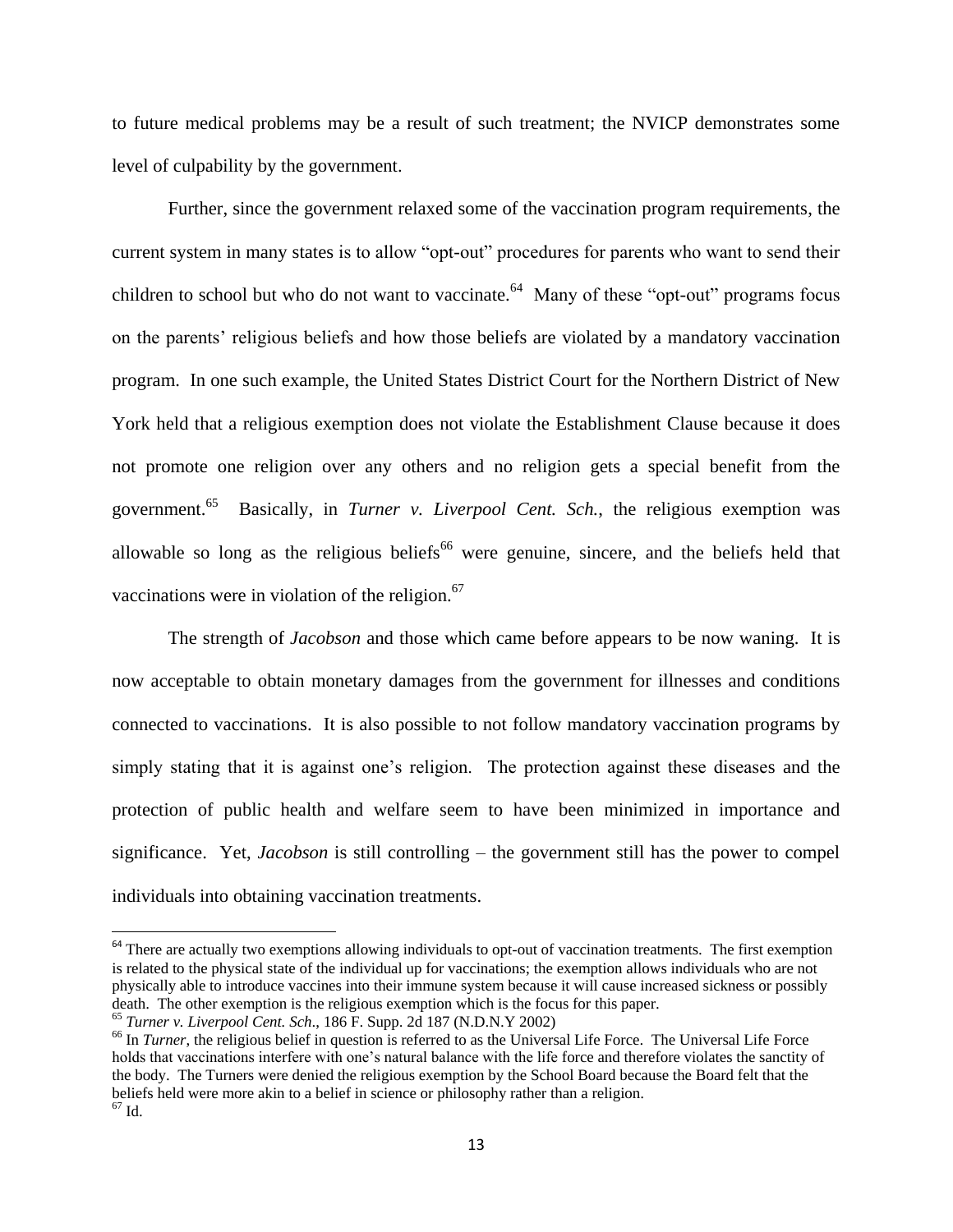#### III. WHEN SHOULD THE GOVERNMENT DECIDE THAT VACCINATIONS ARE MANDATORY

Currently, the debate surrounding the HPV vaccine can be used to examine the advisability of a mandatory vaccination program. A survey of how similar debates of other diseases and vaccination treatments against the disease allowed the disease to live a longer life in the Unites States than necessary. Then the discussion will turn to the societal costs accompanying a prolonged stay by such diseases.

# A. THE HUMAN PAPILLOMAVIRUS ("HPV") DEBATE

The current HPV vaccination debate is a perfect platform to discuss when, under the *Jacobson* decision, the government must step in and force vaccination programs onto its citizens. HPV is the most common sexually transmitted infection in the United States.<sup>68</sup> The prevalence among females is quite frequent – in fact, 26.8 percent of females (regardless of age) have some type of HPV. $^{69}$  From this percentage, there is a positive correlation between individuals with lower education and higher poverty with increased rates of HPV infection.<sup>70</sup> Some types of HPV are associated with different forms of cancer, most notably, cervical cancer.<sup>71</sup>

In 2008, 42 states considered legislation regarding the HPV vaccination, with 24 states proposing a mandatory HPV vaccination in females.<sup>72</sup> The drug was approved in 2006 by the FDA to serve as the HPV vaccine.<sup>73</sup> Virginia is the only state, as of 2008, which mandates teenage females obtain an HPV vaccination.<sup>74</sup> The Virginia mandate is connected to a young

<sup>68</sup>See Lawrence O. Gostin, *Mandatory HPV Vaccination and Political Debate*, The Georgetown Law Scholarly Commons, Vol. 306 No. 15 (2011).

 $69$  Id.

 $70 \text{ Id.}$ 

 $71$  Id.

<sup>72</sup> See Christopher M. O'Conner, *What Right Does the State Have to Compel Vaccination?,* The Journal of Lancaster General Hospital, Vol. 3 No. 1 (2008).

<sup>73</sup> Id.

 $^{74}$  Id.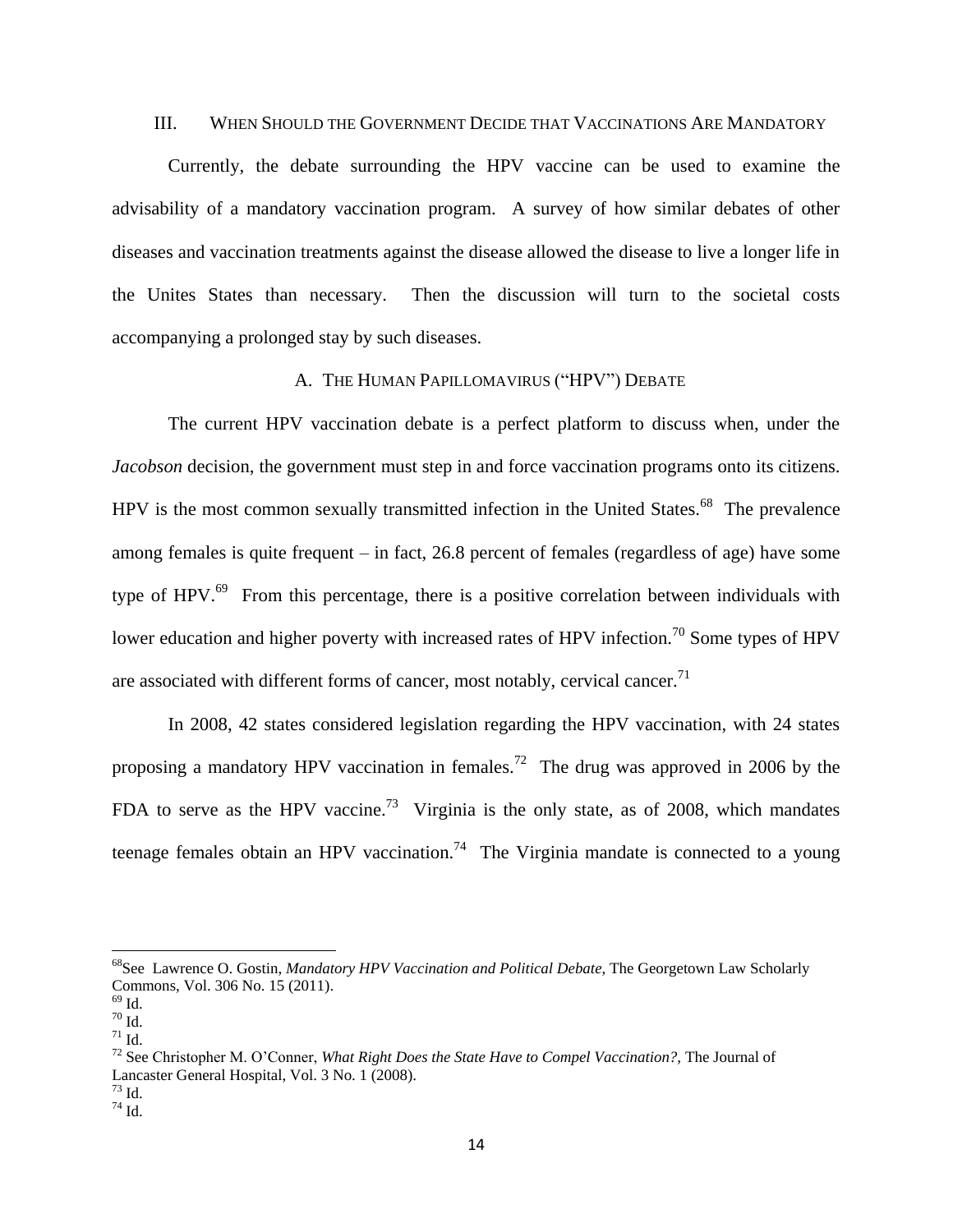females' admission into school.<sup>75</sup> Other states have enacted legislation on this matter, but many are not connected to the school mandate.<sup>76</sup> The opt-out program is still available to many parents, like those in Washington D.C., where parents are required to complete an opt-out form if they desire.<sup>77</sup>

The issue remains, though, at what point does the government create a mandatory vaccination program to protect society. The government must balance the rights of its people to and the health of society. The government must also address the method by which it achieves an acceptable level of balance in vaccination participation – mere persuasion or more draconian means. 78

#### B. WHOOPING COUGH

Washington, Colorado, and Utah all are experiencing epidemic levels of whooping cough – with Minnesota and Wisconsin fast approaching similarly sized outbreaks.<sup>79</sup> Washington state has the highest number of whooping cough cases in 70 years with over 4,500 cases in 2012 (through November).<sup>80</sup> According to a recent report by the Center for Disease Control and Prevention (CDC), 50 percent of all United States whooping cough cases come from six states – Arizona, Pennsylvania, Ohio, Texas, Washington, and Wisconsin.<sup>81</sup>

<sup>&</sup>lt;sup>75</sup> See The National Conference of State Legislatures, July 2012, http://www.ncsl.org/issues-research/health/hpvvaccine-state-legislation-and-statutes.aspx.

 $^{76}$  Id.

<sup>77</sup>See Katrina Trinko, *How Many States Have Mandated HPV Vaccines*, September 16, 2011, The National Review Online, http://www.nationalreview.com/corner/277496/how-many-states-have-mandated-hpv-vaccines-katrinatrinko.

<sup>78</sup> See James Colgrove and Ronald Bayer, *Manifold Restraints: Liberty, Public Health, and the Legacy of* Jacobson v. Massachusetts, American Journal of Public Health Vol. 95 No. 4 (2005).

<sup>79</sup> See Wendy Leonard, *Pertussis Outbreak Can be Blamed on Low Vaccination Rates*, Deseret News, October 11, 2012, http://www.deseretnews.com/article/print/865564282/Pertussis-outbreak-can-be-blamed-on-low-vaccinationrates.html.

<sup>80</sup> See *Whooping Cough Epidemic Slows, But Disease will Stick Around,* Mukilteobeacon.com, November 16, 2012, http://mukilteobeacon.villagesoup.com/p/whooping-cough-epidemic-slows-but-disease-will-stick-around/926461. <sup>81</sup> Sari Harrar, *Ups and Downs of Whooping Cough Vaccine*, Philly.com, July 23, 2012,

http://www.philly.com/philly/blogs/healthy\_kids/Debating-the-whooping-cough-vaccine.html (This article goes on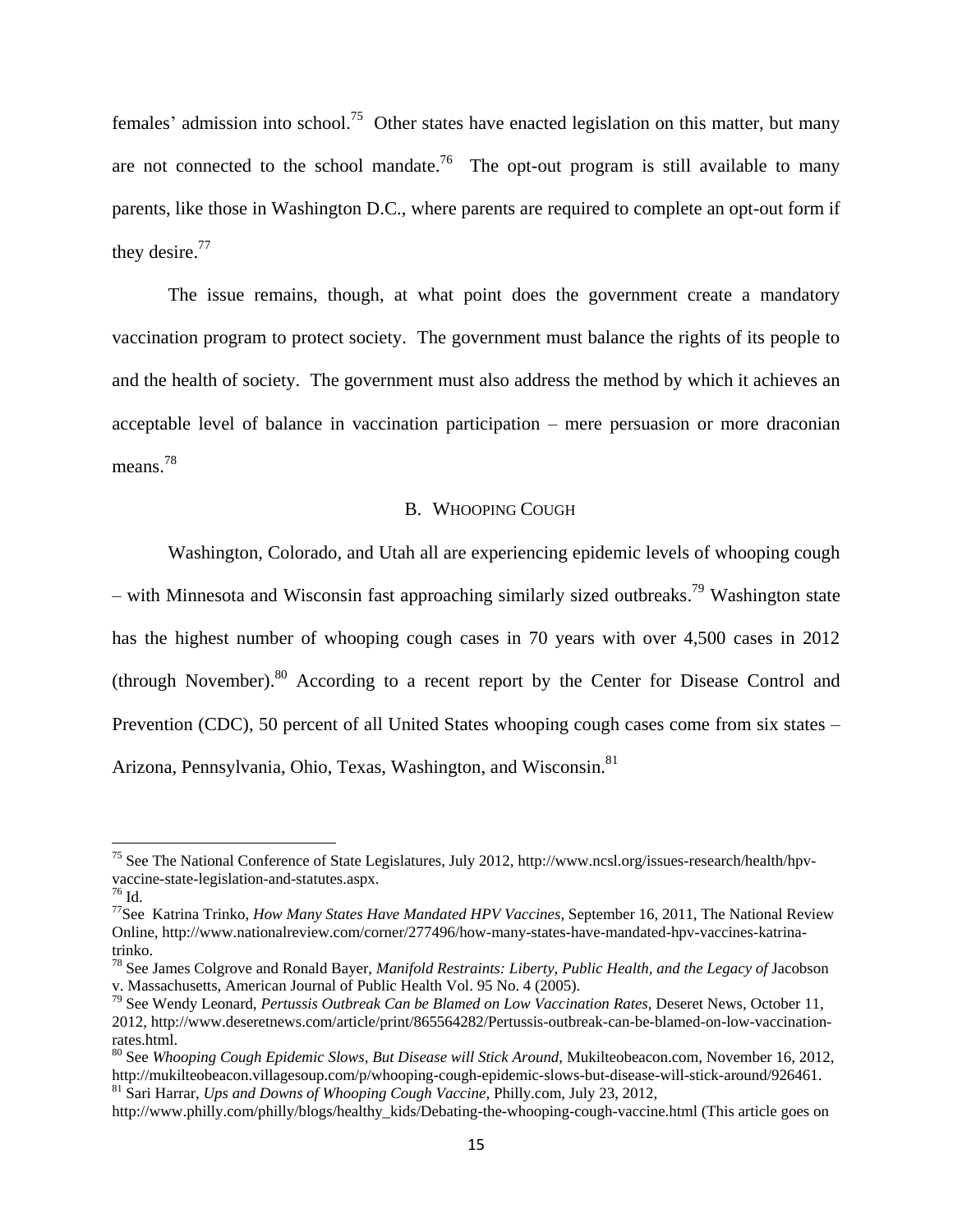In Utah, the vaccination rates are considered very low, with only 66.7 children fully immunized.<sup>82</sup> New York Health officials are currently wary about a recent increase in whooping cough cases – the state in the first six months of 2012 had 1,217 whooping cough cases compared to only 970 in all of  $2011$ .<sup>83</sup> In fact, three infants in New York state died in 2011 from whooping cough; these are the first such deaths since  $2007$ .<sup>84</sup> Since 2001, New Jersey has had 3,215 documented whooping cough cases throughout the state; one-third of those cases, about 970, are from 2012 alone.<sup>85</sup> In Cumberland county, New Jersey, since 2001, there have been 61 cases with half of those cases from 2012.<sup>86</sup>

# C. OTHER OUTBREAKS

In April 2011, a high school in Salt Lake City, Utah had a confirmed case of measles found in one student who was never vaccinated but possibly contracted the disease on a trip to Poland.<sup>87</sup> The Salt Lake Valley Health Department mandated that everyone in the school system - including students, teachers, and administrators - determine through records or blood testing whether they were inoculated against the disease.<sup>88</sup> Many students and faculty were ordered to stay home and many extra work hours were utilized by the nursing facilities in the school system ensuring that individuals were protected.<sup>89</sup> The Salt Lake Valley Health Department estimated its cost at \$107,000 for this one particular event.<sup>90</sup>

to state that another possibility for an increase in whooping cough cases could be that the vaccines are weaker than there were in previous years).

 $82$  Id.

<sup>83</sup> See Jackie Bischoff, *Whooping Cough Cases Spark Concern*, Wall Street Journal, July 24, 2012,

http://blogs.wsj.com/metropolis/2012/07/24/whooping-cough-cases-spark-concern/.

 $84 \text{ Id.}$ 

<sup>85</sup> See Lauren T. Taniguchi, *Whooping Cough on the Rise in Cumberland, Salem, Gloucester Counties*, NJ.com, September 3, 2012 http://www.nj.com/cumberland/index.ssf/2012/09/whooping\_cough\_on\_the\_rise\_in.html  $^{86}$  Id.

<sup>87</sup>See Carol Spackman Moss, *State Should Tighten Laws Requiring Vaccinations*, The Salt Lake Tribune, April 30, 2011, http://www.sltrib.com/sltrib/opinion/51714627-82/teachers-health-utah-april.html.csp

 $^{88}$  Id.  $\,$ 

 $89 \text{ Id.}$ 

 $^{90}$  Id..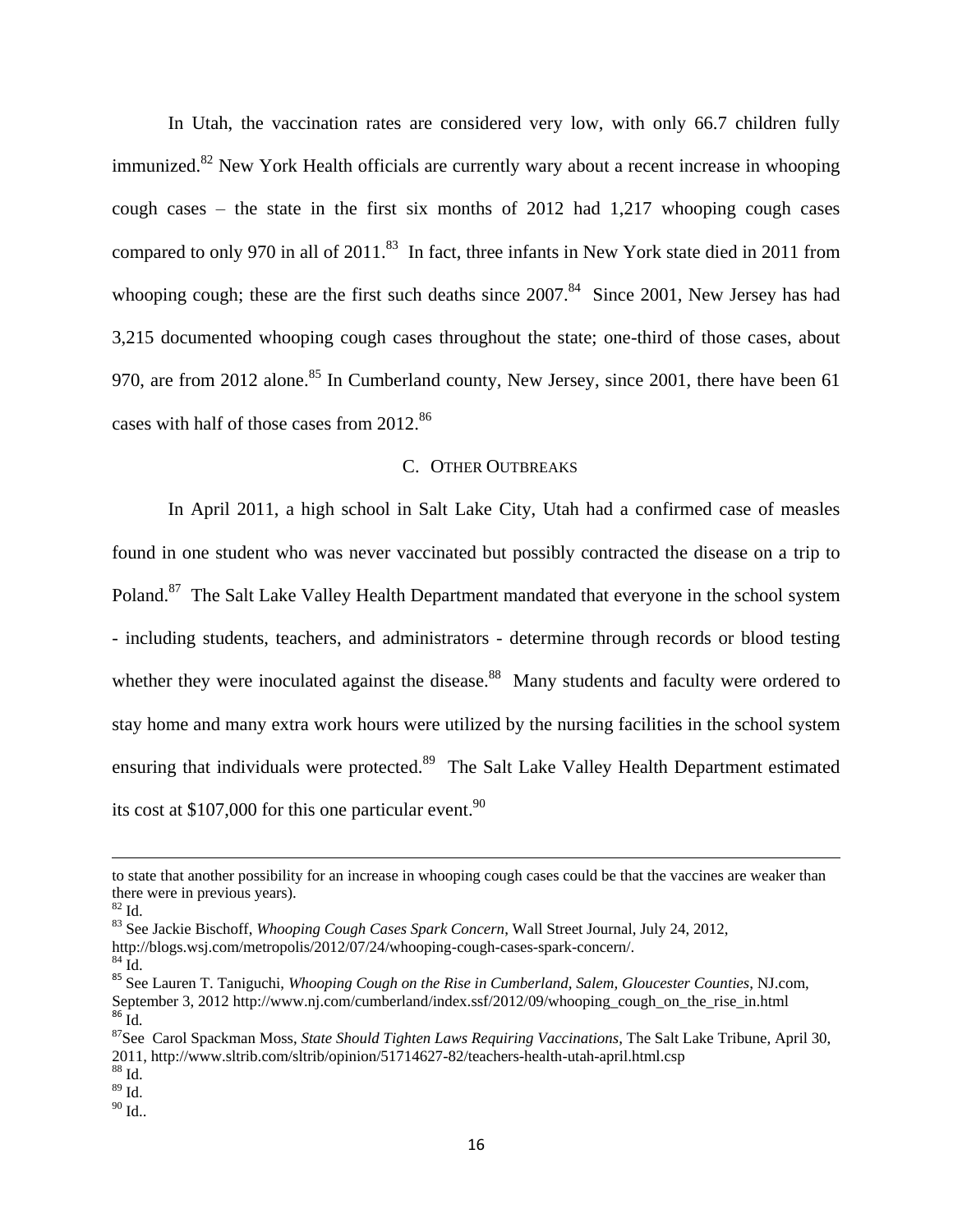The CDC recently warned that due to the traveling of United States citizens to Europe to watch the Olympic Games and World Cup soccer matches, the United States could have an uptick in measles infections due to a lack in measles inoculations in both Europe and South America.<sup>91</sup> The rate of measles in the United States has been on a steady rise even though the disease was close to elimination levels in  $2000$ .<sup>92</sup> Some medical professionals speculate that this rise in measles is due to the fraudulent medical report by Dr. Wakefield which connected the MMR vaccine to autism. $^{93}$ 

To a lesser scale, but still important, some medical professions fear of a polio resurgence.<sup>94</sup> The belief was, until recently, that many countries eradicated polio like smallpox; however, recently such places like China, Tajikistan, and even Minnesota had significant polio cases causing some alarm.<sup>95</sup> In the Congo Republic, the World Health Organization found 201 cases of polio in two weeks with over 100 deaths from the disease.<sup>96</sup>

Professors Hodge and Goskin cite many studies in which a correlation between vaccination rates and disease rates were examined.<sup>97</sup> In all of the studies cited the results are the same, the schools with higher rates of students having vaccination protection have lower rates of or reduced rates of disease than those schools with students having lower vaccination protection

<sup>91</sup> Elizabeth Weise, *Measles Outbreak Could hit the USA*, USA Today, March 20, 2012 http://usatoday30.usatoday.com/NEWS/usaedition/2012-03-20-Measles\_ST\_U.htm

 $92 \bar{Id}$ .  $93$  Id.

<sup>94</sup> See Rachel Hills, *Why Polio Just Became a Global Health Crisis – and a Global Governance Crisis*, the Atlantic, May 29, 2012, http://www.theatlantic.com/international/archive/2012/05/why-polio-just-became-a-global-healthcrisis-and-a-global-governance-crisis/257761/#

<sup>&</sup>lt;sup>95</sup> Id. Note that the cases in Minnesota are from an Amish community which had five children infected however no children infected became paralyzed.

<sup>96</sup> See Donald G. McNeil Jr., *Congo Republic Declares Polio Emergency*, The New York Times, November 9, 2010, http://www.nytimes.com/2010/11/10/world/africa/10polio.html

<sup>97</sup> James G. Hodge, Jr. and Lawrence O. Gostin, *School Vaccination Requirements: Historical, Social, and Legal Perspectives,* Center for Law and the Public's Health at Johns Hopkins and Georgetown Universities, 58-59 (2002).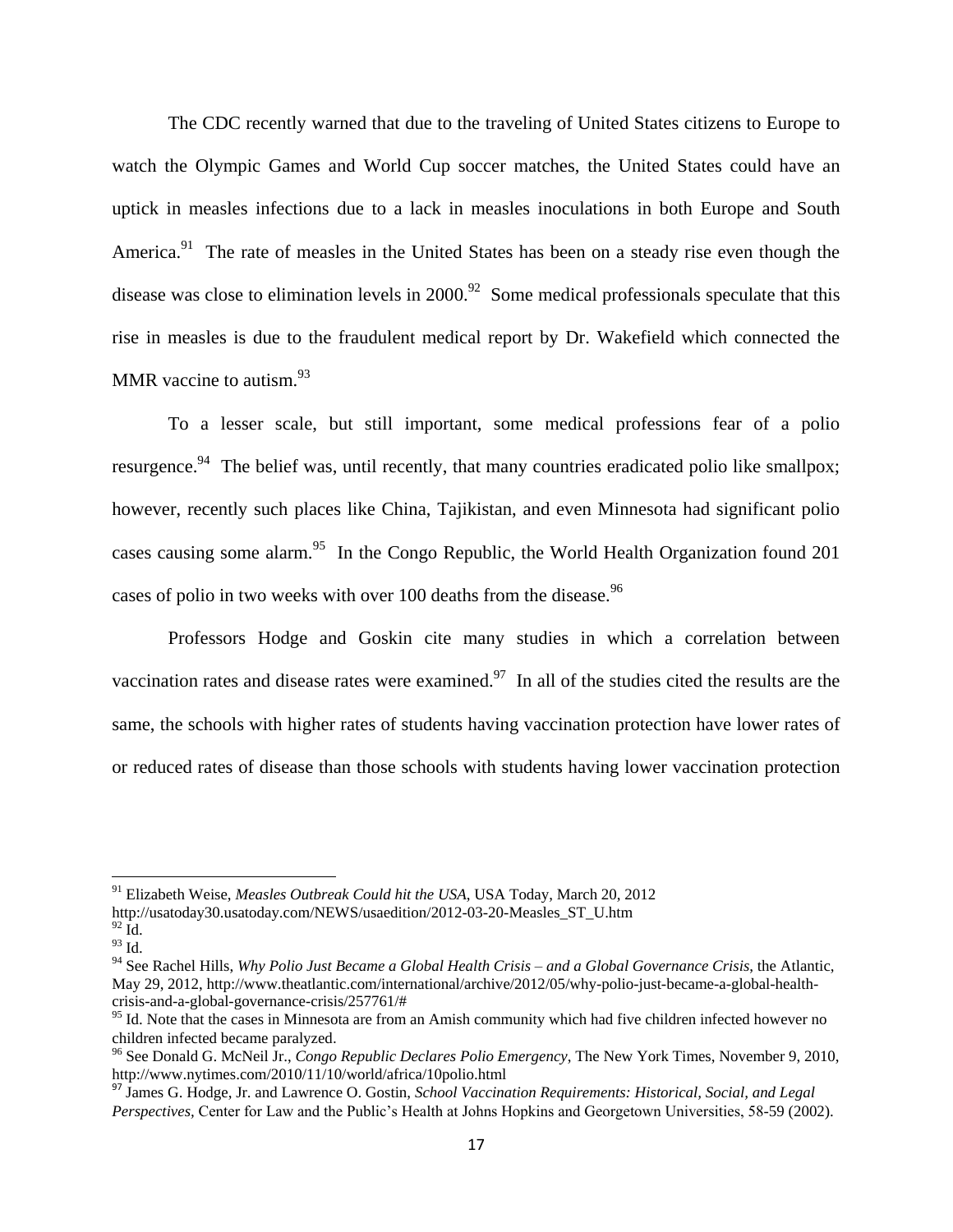rates.<sup>98</sup> But government still allows for an easy exemption to these requirements. If society stays on this path by exempting individuals based on false or weak religious beliefs,<sup>99</sup> then society will pay the cost with higher rates of illness and disease. The choices that people make with this decision truly affect the whole of society and the government must intercede by closing the loopholes which exist under these exemptions. The next section explores the New Jersey legislature's proposal to close such an exemption.

IV. RELIGIOUS EXEMPTIONS TO VACCINATIONS IN THE UNITED STATES

Courts have upheld the right of states to compel mandatory vaccination as an exercise of their police power.<sup>100</sup> Many states do this through their department of health as well as through regulations by school districts.<sup>101</sup> A majority of states, 47, allow an opt-out procedure of mandatory vaccinations based on religious grounds – Arkansas, Mississippi, and West Virginia are the only states which offer no religious exemption.<sup>102</sup>

New Jersey introduced legislation on March 25, 2012 which attempted to curb the usage of the religious exemption in mandatory vaccination cases. The portion of the bill which seems to contain the most controversial issue is:

> (2) documentation, as set forth in subsection b. of this section, which is submitted to the elementary or secondary school or the institution of higher education, as applicable, by the student, or the student's parent or guardian if the student is a minor, explaining how the administration of the vaccine conflicts with the bona fide religious tenets or practices of the student, or the parent or guardian, as appropriate; except that: a general

<sup>100</sup> *Jacobson v. Massachusetts*, 197 U.S. 11, 25 (1905)

l

<sup>&</sup>lt;sup>98</sup> Id. (Professors Hodge and Gostin go on to report that other factors contribute to positive developments in the disease rates, such as public attitudes toward vaccination. This is interesting because if the public attitude changes to be more doubtful to vaccination, then the negative correlation will occur, which is possibly occurring at the present time.)

<sup>&</sup>lt;sup>59</sup> Honest religious beliefs which run counter to vaccinations should still be maintained. It is the exploitation of the religious exemption which needs to be addressed; tightening the religious exemptions may force individuals who would otherwise misuse the exemption to now participate in vaccinations programs.

<sup>101</sup>See Ross D. Silverman, *No More Kidding Around: Restructuring Non-Medical Childhood Immunization Exemptions to Ensure Public Health Protection,* Summer 2003 12 Ann. Health L. 277.  $102$  Id.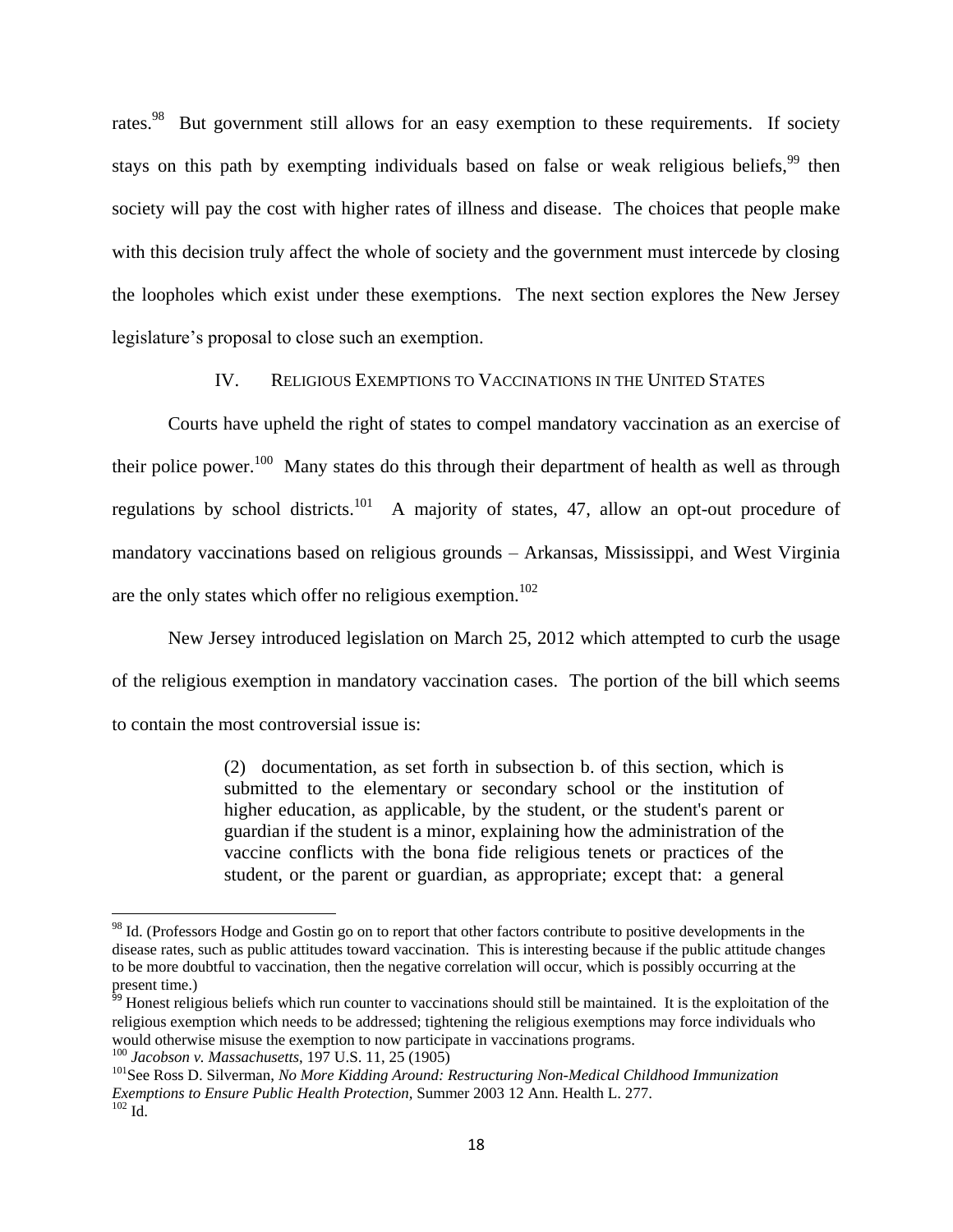philosophical or moral objection to the vaccination shall not be sufficient for an exemption on religious grounds; and an exemption on religious grounds may be suspended by the [State] Commissioner of Health and Senior Services during the existence of an emergency as determined by the [State Commissioner of Health] commissioner.

 b. The documentation required pursuant to paragraph (2) of subsection a. of this section shall include the following:

 (1) a written statement, which shall be notarized, signed, and sworn by the person submitting the statement, and which shall include:

 (a) an explanation of the nature of the person's religious tenet or practice that is implicated by the vaccination and how administration of the vaccine would violate, contradict, or otherwise be inconsistent with that tenet or practice;

 (b) information that indicates that the religious tenet or practice is consistently held by the person, which may include, but need not be limited to, expression of the person's intent to decline any vaccination;

 (c) a statement that the religious tenet or practice is not solely an expression of that person's:

(i) political, sociological, philosophical, or moral views; $103$ 

Basically, this proposed statue forces a parent or guardian to prove to the state that the

child, or in many cases the parent or guardian, is religious and has held these religious beliefs for some time. Further, the proposal also forces the parent or guardian to explain how a vaccination would prevent the child from exercising his or her true religious beliefs and in fact how vaccinations are inconsistent which such beliefs.

A recent New York case set the bar quite low for religious exemption qualification.<sup>104</sup> In *Turner v. Liverpool Cent. Sch. Dist*. the district court determined that to qualify for a religious exemption, the individual must ask two questions: i) is the belief religious and ii) is the belief sincere?<sup>105</sup> In this particular case, even though the child did not have the ability to readily recite

<sup>&</sup>lt;sup>103</sup> Proposed New Jersey Senate Bill No. 1759, 215<sup>th</sup> Legislature for the State of New Jersey, March 25, 2012.

<sup>&</sup>lt;sup>104</sup> The New York exemption was provided first that the parent (and child) be a part of a bona fide recognized religious organization; however, that was struck down as a violation of the Establishment Clause and Free Exercise of Religious in the First Amendment in Sherr v. Northport-East Northport Union Free Sch. Dist 672 F. Supp. 81 (E.D.N.Y. 1987), so the New York Legislature changed the law in 1989 to a requirement that the person maintain a genuine and sincere religious belief.

<sup>105</sup> See Ross D. Silverman, *No More Kidding Around: Restructuring Non-Medical Childhood Immunization Exemptions to Ensure Public Health Protection,* Summer 2003 12 Ann. Health L. 277.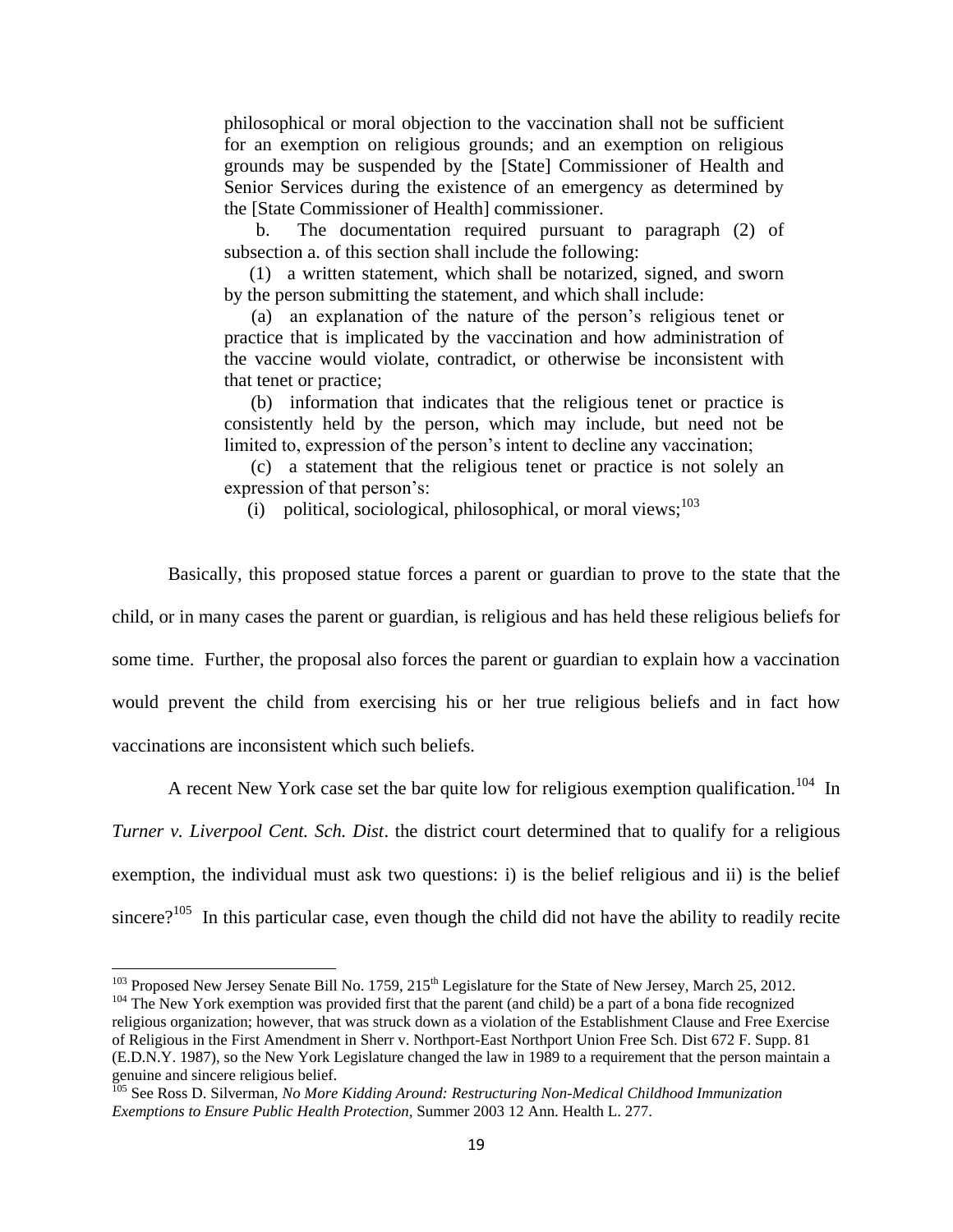tenets of the church's ideology, meaning she did not understand all of the religious guideposts and practices, just her belief that the immunization would violate these tenets was adequate to grant her relief. $106$ 

#### V. REGULATING THE RELIGIOUS EXEMPTION

The New Jersey statute recited above clearly heightens the standard followed by New York in the *Turner* case by adding the written declaration of the held religious belief. Some experts would argue that when applying for such an exemption, the individual would have to go through a process of refusal which would consist of meeting with health professionals and discuss the benefits and risks of vaccinations.<sup>107</sup> However, this seems to be treading into the undue burden and substantial obstacle tests as discussed in Supreme Court abortion cases.<sup>108</sup> In *Planned Parenthood of Southeastern Pennsylvania v. Casey, the Supreme Court determined that* in abortion cases, the undue burden standard was an appropriate test in determining if a state regulation of abortion treads too far into a woman's ability to seek an abortion.<sup>109</sup> There is no Supreme Court precedent relating the undue burden test and a parent's decision to exempt their children from vaccinations programs; however, one may argue that the New Jersey proposed statute regulating the use of religious exemptions does just that – placing an undue burden onto the parent or guardian.

New Jersey, through the proposed legislation attempts to balance the government interference with individual choice by placing the responsibility onto the individual by proving a sustained religious belief exemption. The individual now must evidence a long-standing prior

l

 $106$  Id.

 $107$  Id.

<sup>&</sup>lt;sup>108</sup> In both *Casey* and *Gonzales*, the Supreme Court discusses the government's interaction with individuals seeking an abortion and further discusses whether certain requirements in seeking such a procedure place unnecessary hurdles in the way of the individual.

<sup>&</sup>lt;sup>109</sup> Planned Parenthood of Southeastern Pennsylvania v. Casey, 505 U.S. 833 (1992) (the Court determines that certain regulations by a state which will hinder a woman seeking an abortion is an undue burden placed onto that woman and thus are invalid).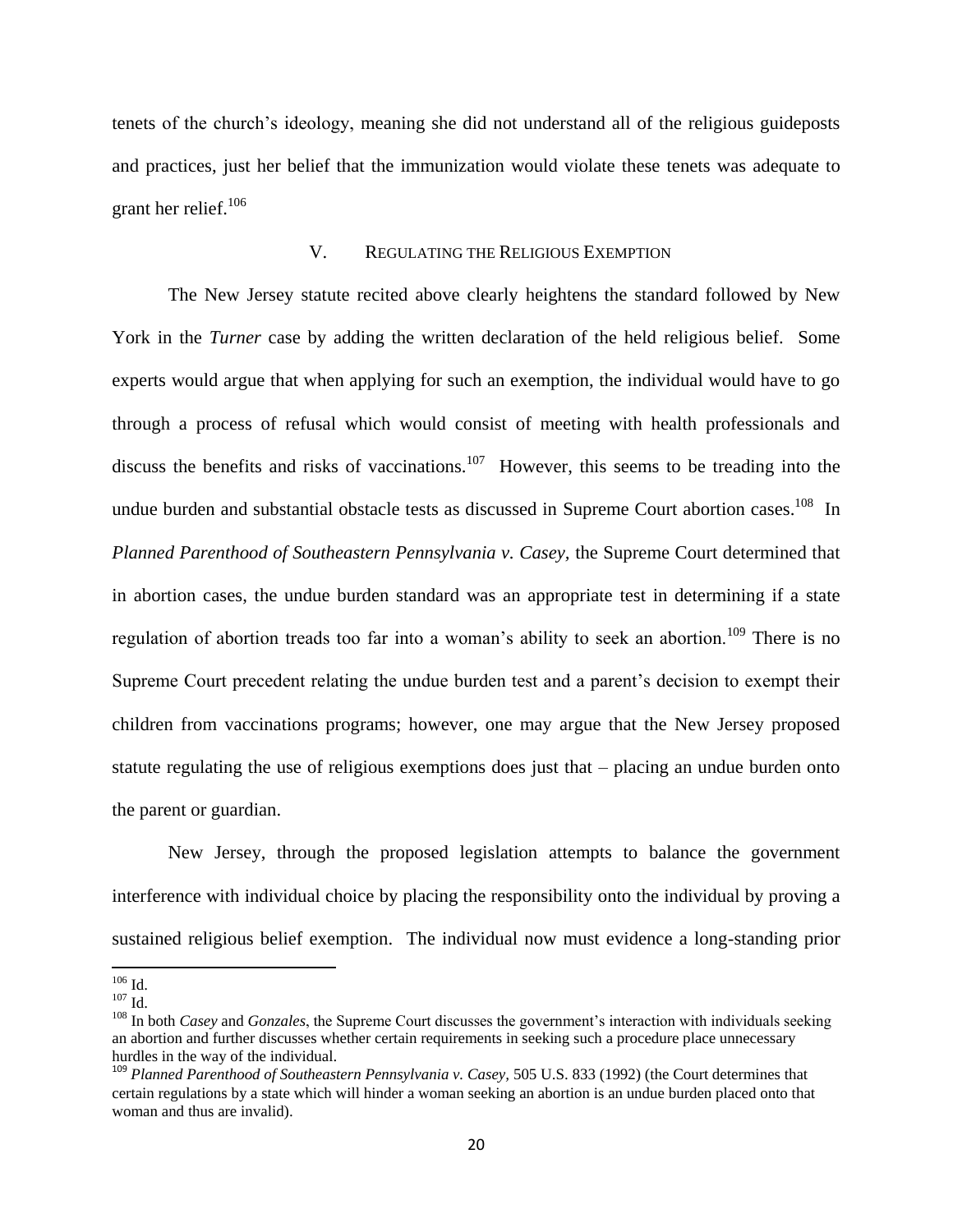religious belief which is sincerely held; however, the proposed statute does not set a bright-line on an actual time frame for holding such beliefs and thus allows flexibility in the standard. Obviously, the individual seeking the exemption has extra work placed on him or her which he or she would argue is an undue burden. However, seeking an abortion and exempting one from vaccination programs are inapposite due to the issue of timing. A person seeking an abortion has a finite timeframe to render a decision. Contrarily, a parent or guardian exempting a child from vaccination treatments would have more time to make the decision; it is not as time sensitive as an abortion decision. Further, even if a religious exemption is sought and granted, a parent may still change one's thoughts on the matter and choose to vaccinate their children at a later date; there is no changing one's mind after an abortion is sought and given. Thus, the New Jersey proposal would not be an undue burden placed on parents seeking a religious exemption from vaccines.

Another way in which the government could encourage vaccinations would be through some incentive program. One incentive program would reward participating individuals a tax advantage. The government could provide some refund to parents who vaccinate their children; this would incentivize the parents who may be on the fence regarding vaccination and who would possibly utilize the religious exemption to opt-out of the treatment. Arguably, the individuals with true religious beliefs and true medical needs against vaccination would still have the opt-out program to protect themselves from what they perceive as an overly intrusive government.

However, this could present an Equal Protection issue since the government is rewarding families for a specific action in vaccination treatment. This proposed idea though is not intended to reward certain types of religions over others; rather, the proposal merely grants a benefit to

21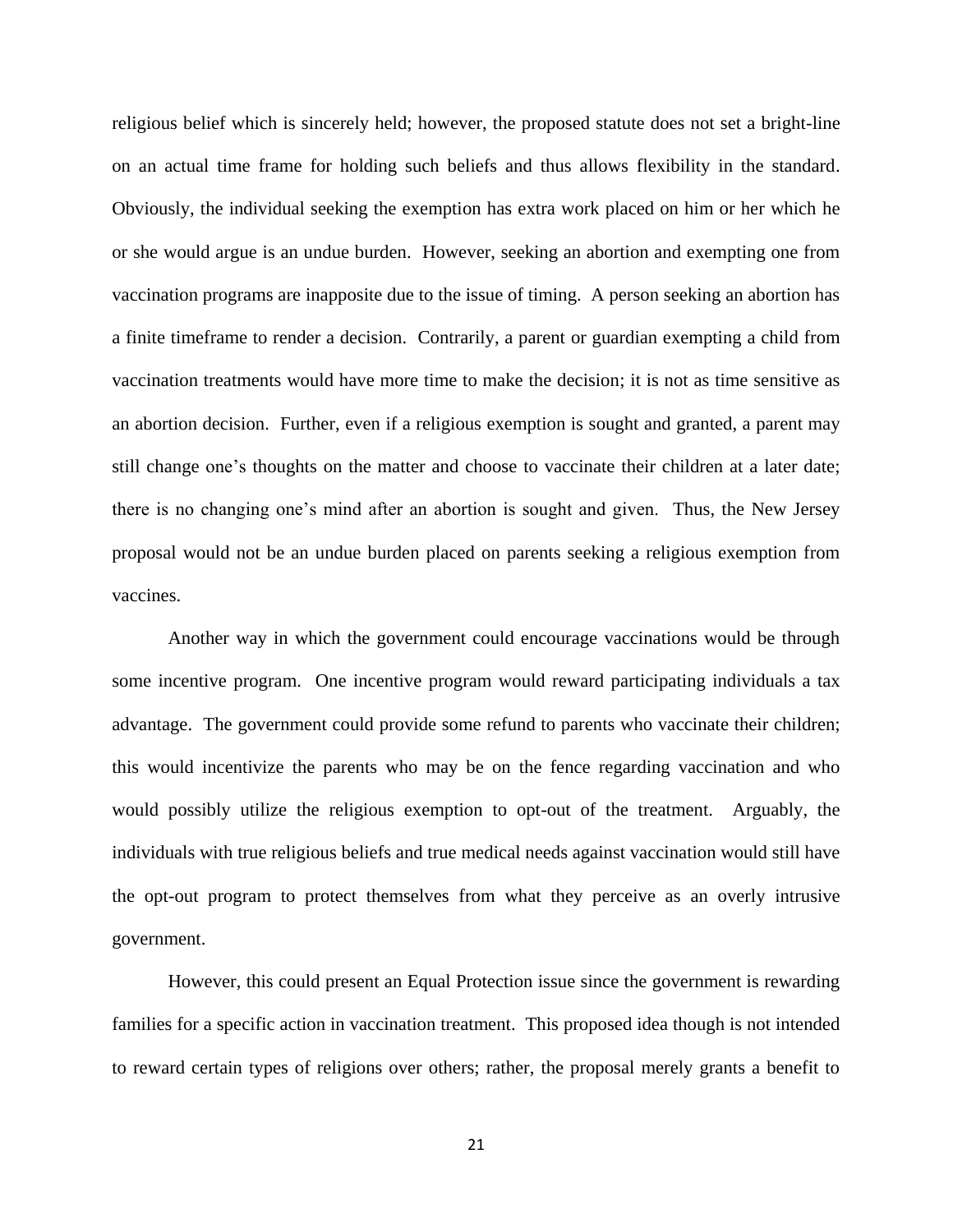those who would otherwise potentially misuse the opt-out program. It also encourages individuals to make choices for the public's health.<sup>110</sup> Another means to obtain this result would be for the government to encourage medical insurance companies to adjust premiums if families are properly vaccinated. This would still encourage the masses to vaccinate their children and the benefit would come more from private party than directly from the government.

Such an arrangement, though, could possibly pit poor individuals against their truly held religious beliefs, since it is possible that a less affluent family may seek the tax incentive solely for monetary gain which may run counter to their genuinely held religious tenets. To counter this possibility, the incentive program must not overly reward individuals making such a choice; the monetary incentive needs to be reasonably related to the cause. Further, this incentive program should probably concentrate and make the incentive a tax deduction as opposed to a tax benefit. Many of the indigent then would not benefit as much to induce unwanted behavior with the tax deduction since normally the poor do not live near taxable levels; a write-off would merely lower their taxable gross income whereas a tax benefit would give credit to the tax payer no matter the income. Having a tax deduction would still encourage those individuals looking to misuse the religious exemption to not do so, but would not overly induce individuals to violate their sincerely held religious beliefs.

Admittedly, the New Jersey proposal still leaves some unknowns. It does not expressly indicate how often the religious exemption needs to be sought nor does it expressly state if the exemption covers multiple vaccines or just one vaccine per exemption. It appears that the exemption is aimed at parents with newborns or very young children with the burden thrust onto

<sup>&</sup>lt;sup>110</sup> The idea is similar to individuals' who donate to charities. If a United States taxpayer donates to established charities, that taxpayer is normally allowed a deduction against their tax base. The idea is to encourage those who can afford to donate to a charity to do so because it benefits society. Similarly, if a tax benefit exists regarding obtaining certain vaccinations, some individuals who may have not vaccinated their families will ultimately vaccinate and better help society protect against many diseases and illnesses.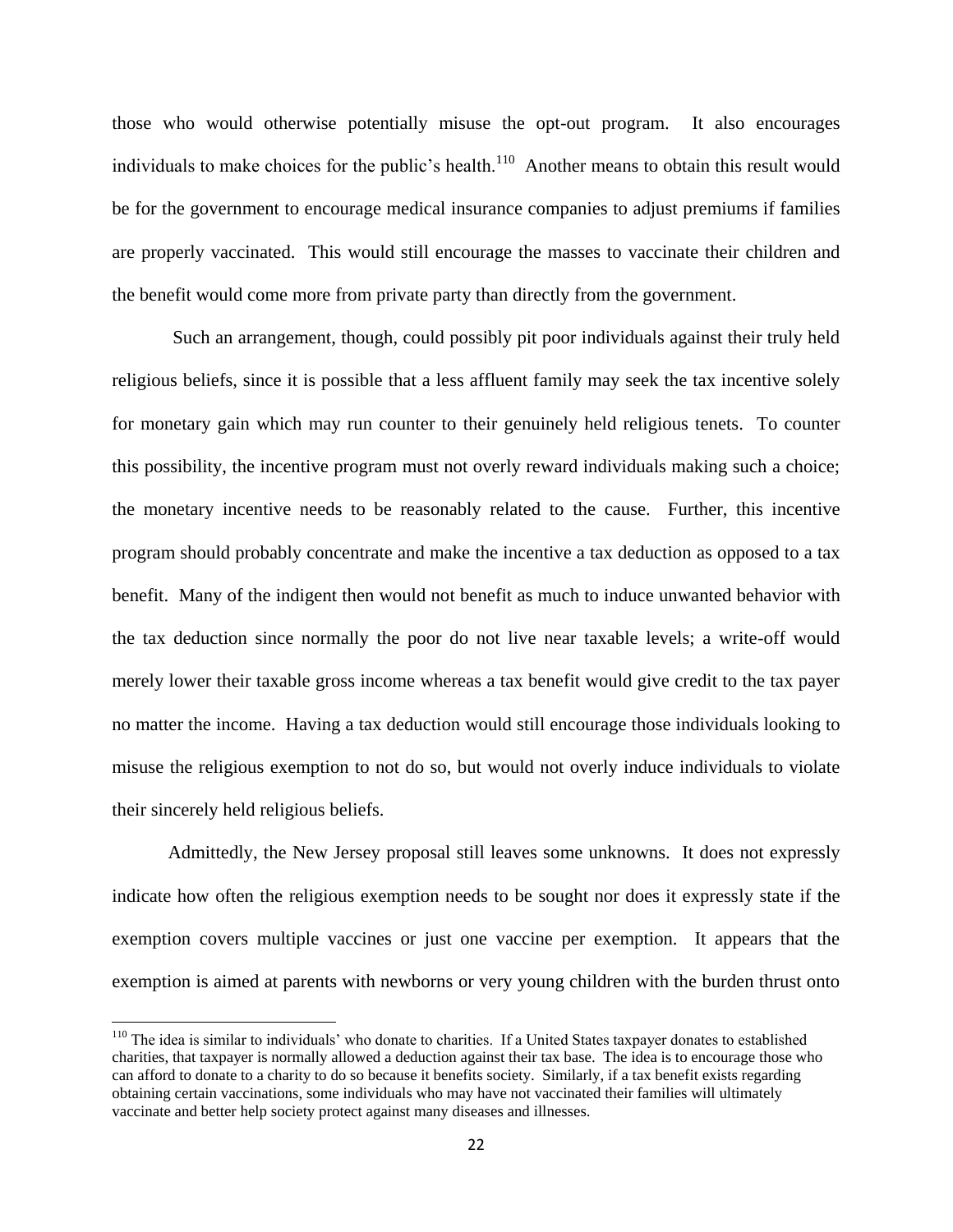the parent to make the choice of exemption during one of the newborn's doctor's appointments. The proposed legislation should be redrafted to cover the differences in vaccinations as they pertain to individual age groups and individual vaccines.

First, New Jersey lawmakers could create legislation aimed at different stages of vaccination – meaning parents with newborns could be given one opportunity to utilize the religious exemption for all newborn vaccinations. This would lower the burden placed on parents and establish a formal and simple process all new parents could follow. Then, as a child grows older, and perhaps attends school with other children, and other vaccinations become necessary,<sup>111</sup> the legislation could ask the question again and place more emphasis on which vaccines the child is opting out of and which ones the child would like to receive (if there is a choice needed). These changes to the legislation would still allow parents, guardians, and children to make the choice to use the religious exemption, yet clarifies for these individuals when they can exercise this decision. Further, such changes in the legislation allow for changes in lifestyle, so if a family first believes in a religion which does not favor vaccinations, they may formally opt-out of any vaccination treatment program; however, if the family changes their religious beliefs for any reason, there is another opportunity provided by the government to then vaccinate.<sup>112</sup>

The proposed legislation, though, still leaves uncertainty because it allows the State Commissioner of Health and Senior Services to override any religious exemption during the course of an emergency, with the emergency defined by the State Commissioner of Health. This

<sup>&</sup>lt;sup>111</sup> The United States Department of Health and Human Services, Center for Disease Control and Prevention has an established vaccination schedule which advises individuals on when vaccines should be administered. Arguably, this schedule could be used by New Jersey to establish appropriate timeframes for requiring the activation of the religious exemption. (see http://www.cdc.gov/vaccines/schedules/index.html for the vaccination schedule)

<sup>&</sup>lt;sup>112</sup> It is assumed that even if a family changes their religious beliefs, they may not understand or realize that they may then go forward with vaccinations after first opting out of such treatments. These changes would give such a family another bite at the apple.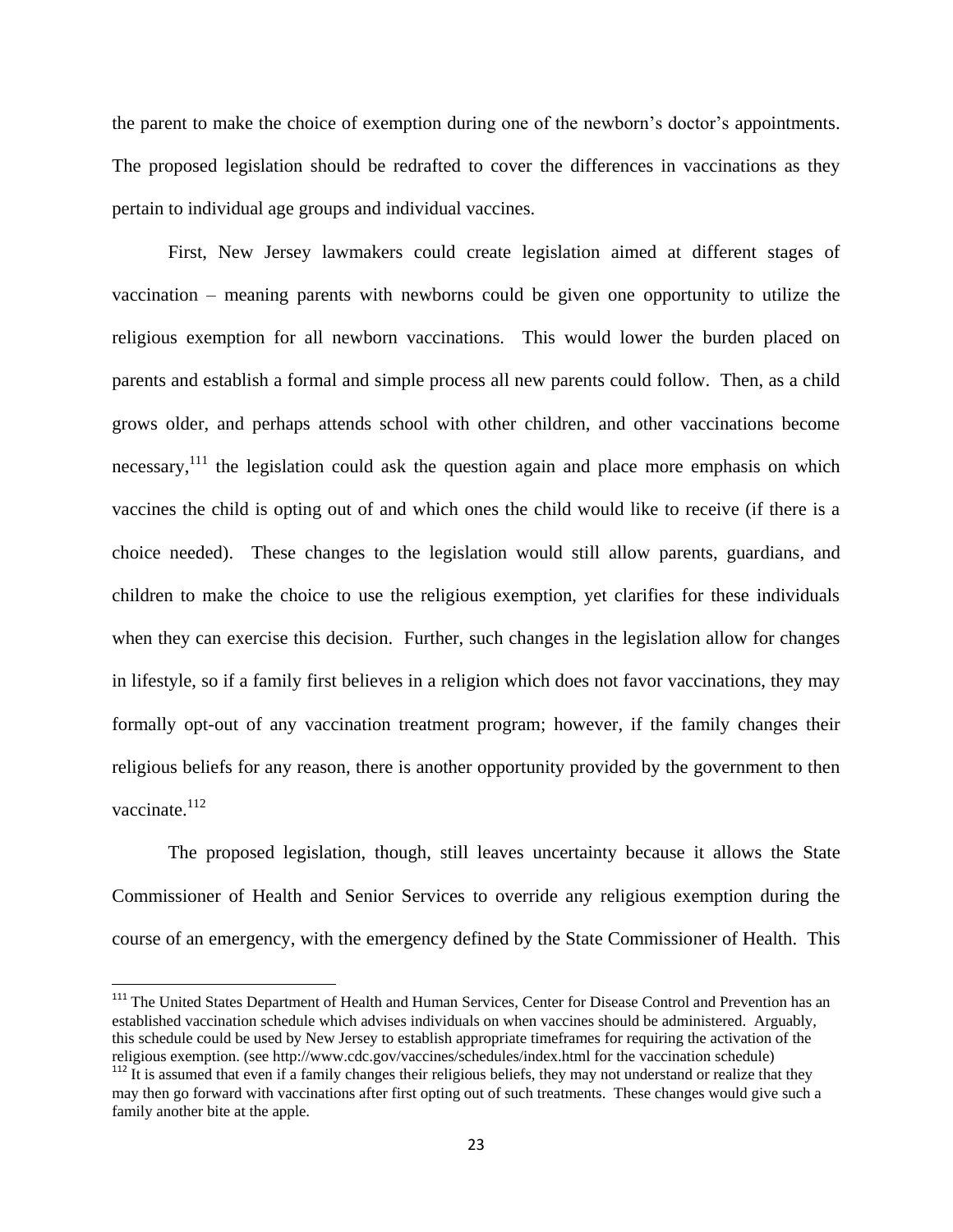definition of emergency needs to be clarified for New Jersey citizens as to when the State Commissioner of Health and Senior Services would override a religious exemption. Admittedly, it is difficult to yield a bright-line rule establishing these terms; however, defining these circumstances would actually help in increasing vaccination participation because it would explain how prevalent a specific disease is in the state  $113$  – possibly showing parents who would otherwise utilize an exemption that a safer choice is to vaccinate. Conversely, it may, though, show individuals on the fence of the vaccination choice how long they may wait in actually vaccinating their families. Either way, the statute as it is currently drafted leaves this emergency area in a confused state and more information about how and when these commissioners would make their decisions would help clarify the law.

Similarly, the statute uses the term "consistently" to set the guideline for how long a person must adhere to the religious beliefs when exempting one's self or children from vaccination treatments. This term does not properly give guidance to a time frame nor does it explain why a time frame is necessary for such an exemption. A better phrase would be centered on one's true religious beliefs at the time of opting out. If the statute substituted "truly" for the word "consistently" then it would better show that the government is aimed only at the sincere beliefs of the individual. Further, it allows an individual to change those beliefs when the individual truly wants to change them. Some may argue that a person can then just "truly" believe in a tenet against vaccinations for the time when signing the opt-out form. This attempt to misuse use the statute guidelines would be undercut by the requirement to give a sworn, signed, and notarized statement attesting that the reason to hold such beliefs is not solely for the

<sup>&</sup>lt;sup>113</sup> Arguably, the HPV debate discussed earlier would be a good issue for any health profession to use as guidance as to when a possible "emergency" exists since there appears to be a national wide HPV issues which could be addressed with vaccine treatments.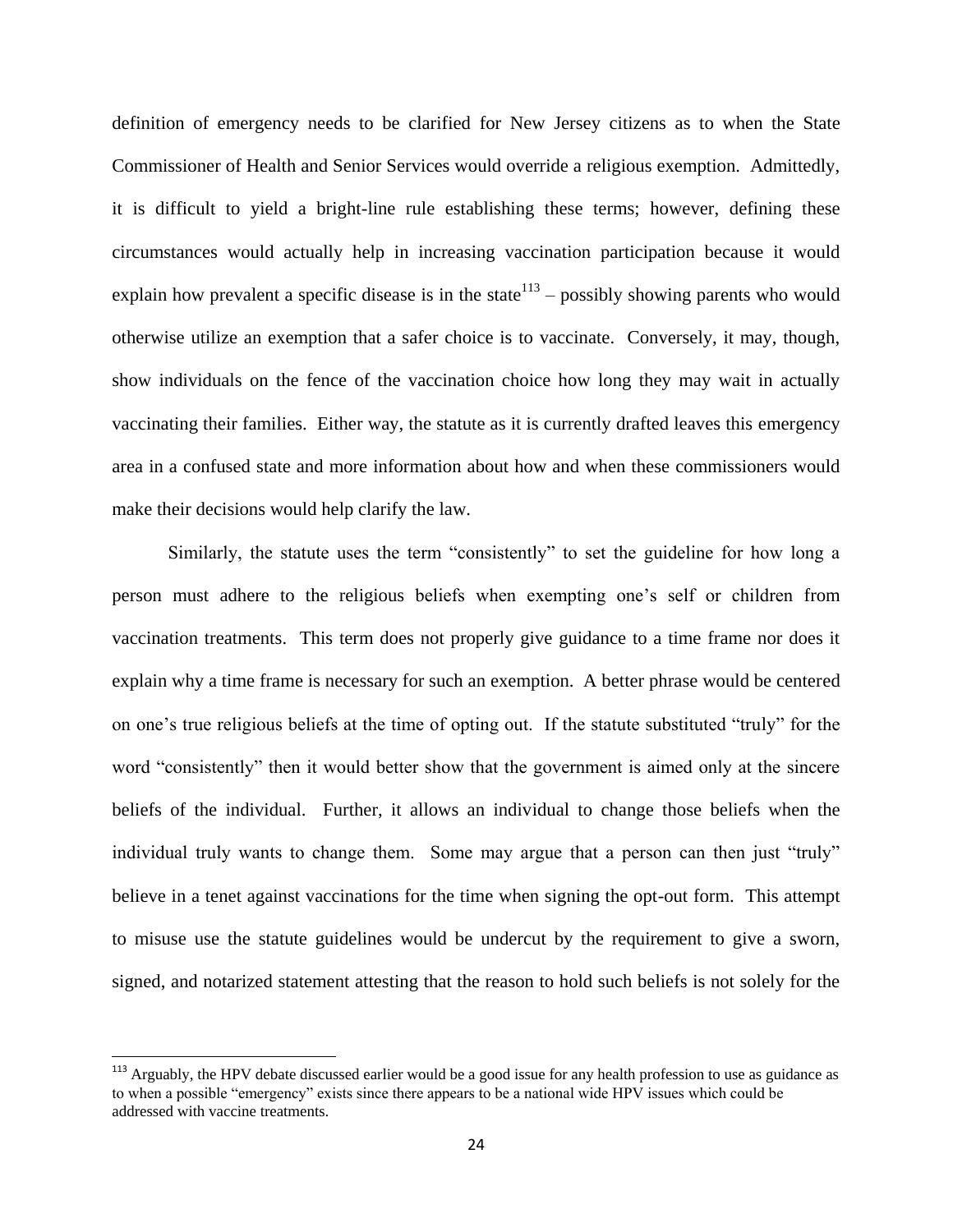purpose of abstaining from vaccinations. Thus, the word "truly" would satisfy the statute's intent to better regulate religious exemption usage.

### VI. CONCLUSION

Vaccinations are not the perfect cure for disease and illness; in fact, admittedly, they are not 100 percent effective in all situations. However, as more people decide to forgo vaccinations, more people in society are put at serious risk. The people who are physically able to obtain vaccinations have the responsibility to do so for the good of society and the bodies of government should encourage this action by all means possible and through narrowing any loopholes in the current system. Further, if individuals are injured through vaccination treatments, the government still mains the ability to pay for these damages with a no-fault system established under the NVICP.

Under the power of *Jacobson*, government bodies may infringe on individual rights and freedoms in the name of public health. While the government should not easily infringe on these rights, in the case of vaccinations programs and treatments, it is crucial for the government to exercise this power. Statistics show that as the government extended specific programs allowing individuals to opt-out of such programs, the health of society was negatively affected which can be costly to the individuals and the government. Many New Jersey lawmakers are currently fighting this battle to narrow the existing loopholes and they are fighting against misinformed individuals. The proposed New Jersey statute which seems invasive, is really an attempt to protect society as a whole – something that the government was established to do under the United States Constitution. Further, the solution is not an outright ban of religious exemptions; a protection of religious freedoms and views is still provided under this proposal. The benefits of vaccinations clearly outweigh the potential negatives for a healthy society to prosper and thus the